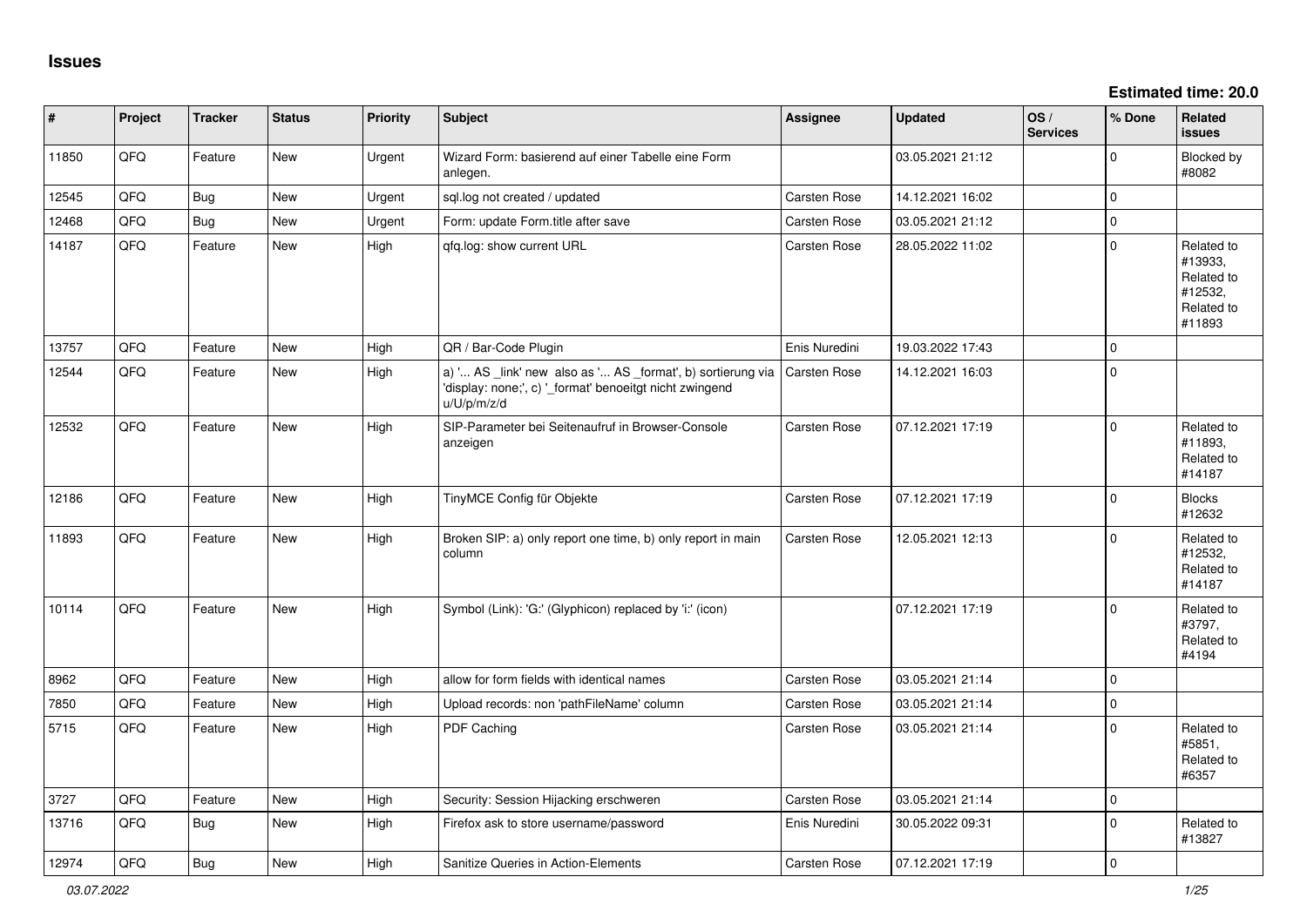| #     | Project | <b>Tracker</b> | <b>Status</b> | <b>Priority</b> | <b>Subject</b>                                                                   | <b>Assignee</b>     | <b>Updated</b>   | OS/<br><b>Services</b> | % Done      | Related<br><b>issues</b>                     |
|-------|---------|----------------|---------------|-----------------|----------------------------------------------------------------------------------|---------------------|------------------|------------------------|-------------|----------------------------------------------|
| 12702 | QFQ     | Bug            | New           | High            | templateGroup: broken in multiDb Setup                                           | Carsten Rose        | 14.12.2021 16:02 |                        | $\mathbf 0$ |                                              |
| 12670 | QFQ     | Bug            | <b>New</b>    | High            | Dropdown-Menu classes können nicht mehr angegeben<br>werden                      | Carsten Rose        | 07.12.2021 17:19 |                        | 0           |                                              |
| 12513 | QFQ     | Bug            | <b>New</b>    | High            | Implement server side check of maxlength                                         | Carsten Rose        | 07.12.2021 17:19 |                        | 0           |                                              |
| 12066 | QFQ     | Bug            | New           | High            | enterAsSubmit: Forward wird nicht ausgeführt                                     | Enis Nuredini       | 29.05.2022 09:23 |                        | 0           |                                              |
| 11237 | QFQ     | <b>Bug</b>     | <b>New</b>    | High            | Radiobutton / parameter.buttonClass= btn-default - kein dirty<br>Trigger         | Benjamin Baer       | 03.05.2021 21:12 |                        | $\mathbf 0$ | Related to<br>#10766                         |
| 11057 | QFQ     | Bug            | <b>New</b>    | High            | Checkboxes ohne span.checkmark im Report werden<br>ausgeblendet                  | Benjamin Baer       | 03.05.2021 21:12 |                        | $\Omega$    | Related to<br>#11039                         |
| 10766 | QFQ     | Bug            | New           | High            | Radiobutton / parameter.buttonClass=btn-default: dynamic<br>update               |                     | 03.05.2021 21:12 |                        | 0           | Related to<br>#11237                         |
| 10640 | QFQ     | Bug            | New           | High            | TypeAhead Tag: FE editierbar trotz readOnly                                      | Carsten Rose        | 03.05.2021 21:12 |                        | $\mathbf 0$ | Related to<br>#7795                          |
| 10508 | QFQ     | Bug            | <b>New</b>    | High            | Multi Form broken on Multi DB Instance                                           | Carsten Rose        | 03.05.2021 21:12 |                        | 0           |                                              |
| 10506 | QFQ     | <b>Bug</b>     | <b>New</b>    | High            | Template Group broken on MultiDB instance                                        | Carsten Rose        | 03.05.2021 21:12 |                        | $\mathbf 0$ | Related to<br>#10505                         |
| 10081 | QFQ     | Bug            | <b>New</b>    | High            | Stale record lock after 'forbidden' character                                    | <b>Carsten Rose</b> | 03.05.2021 21:12 |                        | $\mathbf 0$ | Related to<br>#10082.<br>Related to<br>#9789 |
| 9531  | QFQ     | Bug            | <b>New</b>    | High            | FE File: Dynamic Update / modeSql / required detected<br>even it not set         | <b>Carsten Rose</b> | 11.06.2021 20:32 |                        | $\mathbf 0$ | Related to<br>#12398                         |
| 9347  | QFQ     | Bug            | New           | High            | FE.type=upload with dynamic show/hidden: required not<br>detected                | <b>Carsten Rose</b> | 12.06.2021 10:40 |                        | $\mathbf 0$ | Related to<br>#5305,<br>Related to<br>#12398 |
| 8891  | QFQ     | Bug            | New           | High            | formSubmitLog: do not log passwords                                              | Enis Nuredini       | 25.03.2022 09:06 |                        | 0           |                                              |
| 8668  | QFQ     | <b>Bug</b>     | New           | High            | Pill disabled: dyamic mode 'hidden' not respected - FE is still<br>required      | <b>Carsten Rose</b> | 03.05.2021 21:14 |                        | 0           |                                              |
| 8431  | QFQ     | Bug            | <b>New</b>    | High            | autocron.php with wrong path                                                     | Carsten Rose        | 03.05.2021 21:14 |                        | 0           |                                              |
| 8083  | QFQ     | Bug            | New           | High            | FormEditor: primary table list does not respect<br>'indexDb={{indexData:Y}}'     | <b>Carsten Rose</b> | 03.05.2021 21:14 |                        | $\mathbf 0$ | Has duplicate<br>#6678                       |
| 7899  | QFQ     | <b>Bug</b>     | New           | High            | Fe.type=password / retype / required: always complain<br>about missing value     | Carsten Rose        | 03.05.2021 21:14 |                        | O           |                                              |
| 7650  | QFQ     | Bug            | New           | High            | Optional do not show 'required' sign on FormElement                              | Carsten Rose        | 03.05.2021 21:14 |                        | $\mathbf 0$ |                                              |
| 5459  | QFQ     | <b>Bug</b>     | New           | High            | Multi DB: spread system tables between 'QFQ' and<br>'Data'-DB                    | Carsten Rose        | 03.05.2021 21:14 |                        | $\mathbf 0$ | Related to<br>#4720                          |
| 5221  | QFQ     | <b>Bug</b>     | New           | High            | Download Dialog: Bleibt stehen in FF wenn Datei<br>automatisch gespeichert wird. | Carsten Rose        | 03.05.2021 21:14 |                        | $\mathbf 0$ |                                              |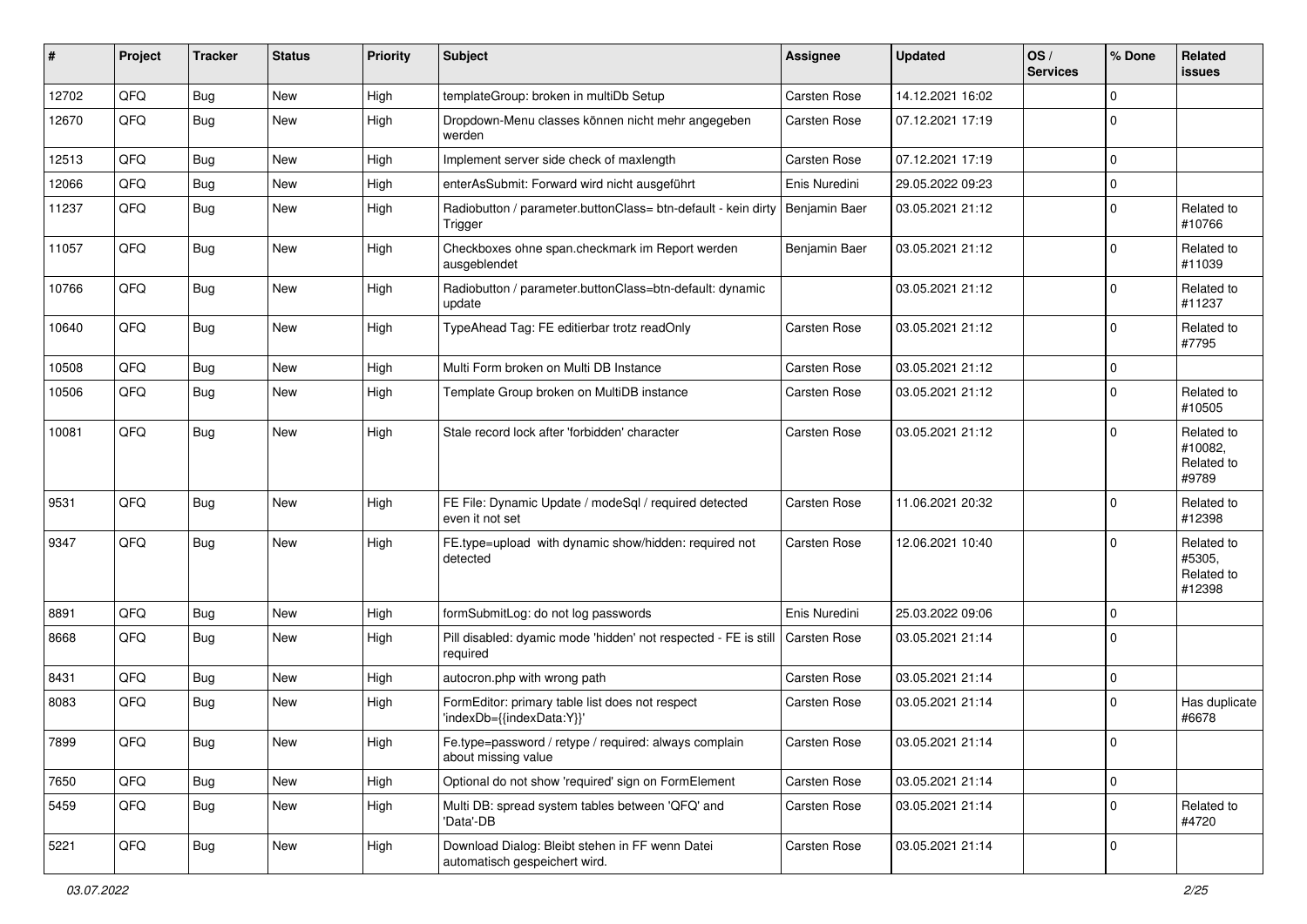| $\pmb{\sharp}$ | Project | <b>Tracker</b> | <b>Status</b> | <b>Priority</b> | <b>Subject</b>                                                                              | <b>Assignee</b>        | <b>Updated</b>   | OS/<br><b>Services</b> | % Done       | Related<br><b>issues</b>                                              |
|----------------|---------|----------------|---------------|-----------------|---------------------------------------------------------------------------------------------|------------------------|------------------|------------------------|--------------|-----------------------------------------------------------------------|
| 14376          | QFQ     | Feature        | New           | Normal          | QFQ Bootstrap: if missing, create stored procedures                                         | Enis Nuredini          | 19.06.2022 16:37 |                        | 0            |                                                                       |
| 14227          | QFQ     | Feature        | New           | Normal          | Selenium Konkurrenz: cypress.io                                                             | Enis Nuredini          | 28.05.2022 11:02 |                        | 0            |                                                                       |
| 14185          | QFQ     | Feature        | New           | Normal          | External/Autocron.php - better suitable directory                                           | Support: System        | 28.05.2022 11:03 |                        | 0            |                                                                       |
| 14090          | QFQ     | Feature        | <b>New</b>    | Normal          | Nützliche _script funktionen                                                                | <b>Carsten Rose</b>    | 28.05.2022 11:03 |                        | $\mathbf 0$  |                                                                       |
| 14028          | QFQ     | Feature        | New           | Normal          | Required notification: visual nicer                                                         | Enis Nuredini          | 28.05.2022 11:01 |                        | $\pmb{0}$    |                                                                       |
| 13945          | QFQ     | Feature        | New           | Normal          | As _link: content before/after link                                                         | Enis Nuredini          | 28.05.2022 11:01 |                        | $\mathbf 0$  | Related to<br>#12262                                                  |
| 13843          | QFQ     | Feature        | <b>New</b>    | Normal          | Create JWT via QFQ                                                                          | Carsten Rose           | 19.03.2022 17:42 |                        | 0            |                                                                       |
| 13841          | QFQ     | Feature        | New           | Normal          | Create PDF via iText - evaluate                                                             | Carsten Rose           | 19.03.2022 17:42 |                        | $\mathbf{0}$ |                                                                       |
| 13700          | QFQ     | Feature        | <b>New</b>    | Normal          | Redesign qfq.io Seite                                                                       | Carsten Rose           | 19.03.2022 17:43 |                        | 0            |                                                                       |
| 13609          | QFQ     | Feature        | <b>New</b>    | Normal          | QFQ Introduction: Seite aufloesen                                                           | Philipp<br>Gröbelbauer | 28.05.2022 11:02 |                        | $\mathbf 0$  |                                                                       |
| 13467          | QFQ     | Feature        | New           | Normal          | ChangeLog Generator                                                                         | Carsten Rose           | 19.03.2022 17:46 |                        | $\pmb{0}$    | Related to<br>#11460                                                  |
| 13354          | QFQ     | Feature        | New           | Normal          | Using Websocket in QFQ                                                                      | Carsten Rose           | 10.11.2021 15:47 |                        | $\mathbf 0$  |                                                                       |
| 12679          | QFQ     | Feature        | <b>New</b>    | Normal          | tablesorter: custom column width                                                            | Carsten Rose           | 16.06.2021 11:10 |                        | $\mathbf 0$  |                                                                       |
| 12664          | QFQ     | Feature        | <b>New</b>    | Normal          | TinyMCE: report/remove malicous HTML/JS Code                                                | Carsten Rose           | 19.03.2022 17:47 |                        | $\mathbf{0}$ | Related to<br>#14320                                                  |
| 12632          | QFQ     | Feature        | New           | Normal          | TinyMCE: Prepare CSS classes for images                                                     | Carsten Rose           | 04.06.2021 14:35 |                        | 100          | Blocked by<br>#12186                                                  |
| 12603          | QFQ     | Feature        | New           | Normal          | Dropdown (Select), Radio, checkbox:<br>itemListAlways={{!SELECT key, value}}                | Carsten Rose           | 19.03.2022 17:47 |                        | $\Omega$     |                                                                       |
| 12556          | QFQ     | Feature        | New           | Normal          | Pills Title: colored = static or dynamic on allrequiredgiven                                | Benjamin Baer          | 19.03.2022 17:49 |                        | 0            |                                                                       |
| 12490          | QFQ     | Feature        | <b>New</b>    | Normal          | Loading Plugins in QFQ - see what tinymce does. (lazy<br>loading)                           | Benjamin Baer          | 08.06.2022 10:37 |                        | $\mathbf 0$  | Related to<br>#12611,<br>Related to<br>#10013,<br>Related to<br>#7732 |
| 12480          | QFQ     | Feature        | New           | Normal          | If QFQ upgrade is running, block further request                                            | <b>Carsten Rose</b>    | 03.05.2021 20:45 |                        | $\mathbf 0$  |                                                                       |
| 12477          | QFQ     | Feature        | <b>New</b>    | Normal          | Support for refactoring: Form, FormElement, diverse<br>Tabellen/Spalten, tt-content Records | Carsten Rose           | 03.05.2021 20:45 |                        | $\Omega$     |                                                                       |
| 12476          | QFQ     | Feature        | <b>New</b>    | Normal          | clearMe: a) should trigger 'dirty', b) sticky on textarea resize                            | Benjamin Baer          | 04.01.2022 08:40 |                        | $\Omega$     | Related to<br>#9528                                                   |
| 12474          | QFQ     | Feature        | New           | Normal          | Check BaseConfigURL if it is given and the the last char is '/'                             | Carsten Rose           | 03.05.2021 20:45 |                        | 0            |                                                                       |
| 12465          | QFQ     | Feature        | New           | Normal          | QFQ Function: use in FE to fill StoreRecord                                                 | Carsten Rose           | 05.05.2021 21:58 |                        | $\pmb{0}$    |                                                                       |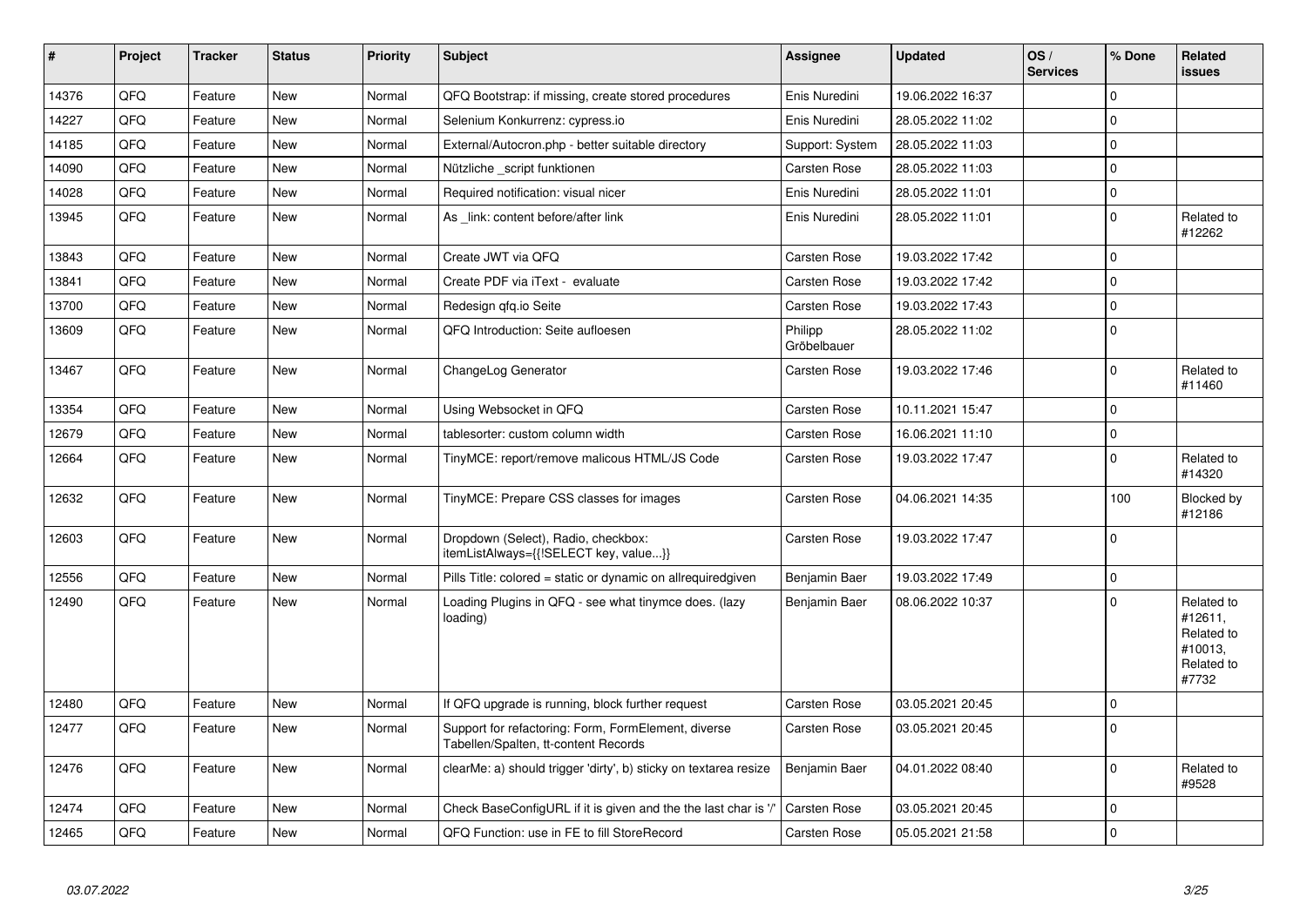| #     | Project | <b>Tracker</b> | <b>Status</b> | <b>Priority</b> | Subject                                                                                                             | <b>Assignee</b>                                        | <b>Updated</b>   | OS/<br><b>Services</b> | % Done      | Related<br><b>issues</b>                      |                      |
|-------|---------|----------------|---------------|-----------------|---------------------------------------------------------------------------------------------------------------------|--------------------------------------------------------|------------------|------------------------|-------------|-----------------------------------------------|----------------------|
| 12413 | QFQ     | Feature        | New           | Normal          | STORE_TYPO3: enhance for {{be_users.email:T}},<br>{{fe users.email:T}}                                              | <b>Carsten Rose</b>                                    | 03.05.2021 20:45 |                        | $\Omega$    | Related to<br>#12412,<br>Related to<br>#10012 |                      |
| 12412 | QFQ     | Feature        | New           | Normal          | Action/Escape qualifier 'e' (empty), '0': if given, an empty<br>string (or '0') will be treated as 'not found'      | <b>Carsten Rose</b>                                    | 08.05.2021 09:40 |                        | $\Omega$    | Related to<br>#12413,<br>Related to<br>#10012 |                      |
| 12400 | QFQ     | Feature        | New           | Normal          | Tutorial ist in QFQ Doku, Wird in der Suche gefunden, es<br>gibt aber kein Menupunkt - Inhalt ueberpruefen          | Carsten Rose                                           | 03.05.2021 20:45 |                        | $\Omega$    |                                               |                      |
| 12330 | QFQ     | Feature        | New           | Normal          | Copy to input field / text area / TinyMCE                                                                           | <b>Carsten Rose</b>                                    | 07.04.2021 09:01 |                        | $\mathbf 0$ |                                               |                      |
| 12269 | QFQ     | Feature        | New           | Normal          | 2FA - Login                                                                                                         | <b>Carsten Rose</b>                                    | 03.05.2021 20:45 |                        | $\mathbf 0$ |                                               |                      |
| 12163 | QFQ     | Feature        | New           | Normal          | Checkbox: table wrap                                                                                                | <b>Carsten Rose</b>                                    | 03.05.2021 20:51 |                        | $\mathbf 0$ |                                               |                      |
| 12162 | QFQ     | Feature        | New           | Normal          | FE.type=sendmail: personalized mailing (several mails) via<br>template                                              | <b>Carsten Rose</b>                                    | 03.05.2021 20:45 |                        | $\mathbf 0$ |                                               |                      |
| 12156 | QFQ     | Feature        | New           | Normal          | Form: Optional disable 'leave page'                                                                                 |                                                        | 03.05.2021 20:45 |                        | $\mathbf 0$ |                                               |                      |
| 12146 | QFQ     | Feature        | New           | Normal          | Autocron Job: Anzeigen wann der naechste Job ausgefuehrt   Carsten Rose<br>wird, resp das er nicht ausgefuehrt wird |                                                        | 15.03.2021 15:23 |                        | $\mathbf 0$ |                                               |                      |
| 12135 | QFQ     | Feature        | <b>New</b>    | Normal          | Subrecord: Notiz                                                                                                    |                                                        | 24.04.2021 16:58 |                        | 0           |                                               |                      |
| 12119 | QFQ     | Feature        | <b>New</b>    | Normal          | AS paged: error message missing if there ist no 'r' argument.                                                       | <b>Carsten Rose</b>                                    | 03.05.2021 20:51 |                        | $\mathbf 0$ |                                               |                      |
| 12109 | QFQ     | Feature        | New           | Normal          | Donwload Link: Plain, SIP, Persistent Link, Peristent SIP -<br>new notation                                         | <b>Carsten Rose</b>                                    | 03.05.2021 20:45 |                        | $\mathbf 0$ | Related to<br>#12085                          |                      |
| 12039 | QFQ     | Feature        | New           | Normal          | Missing htmlSpecialChar() in pre processing on form submit                                                          |                                                        | 18.02.2021 00:09 |                        | $\mathbf 0$ | Related to<br>#14320                          |                      |
| 12038 | QFQ     | Feature        | New           | Normal          | a) STORE_VAR: filenameOnlyStripUniq, b) SP:<br>QSTRIPUNIQ()                                                         |                                                        | 17.02.2021 23:55 |                        | $\mathbf 0$ |                                               |                      |
| 12024 | QFQ     | Feature        | New           | Normal          | Excel Export: text columns by default decode<br>htmlspeciachar()                                                    | Carsten Rose                                           | 17.02.2021 23:55 |                        | $\mathbf 0$ | Related to<br>#12022                          |                      |
| 12023 | QFQ     | Feature        | New           | Normal          | MySQL Stored Precdure: QDECODESPECIALCHAR()                                                                         | <b>Carsten Rose</b>                                    | 16.02.2021 11:16 |                        | $\mathbf 0$ | Related to<br>#12022                          |                      |
| 11955 | QFQ     | Feature        | New           | Normal          | subrecord: new title option to set <th> attributes - e.g. to<br/>customize tablesorter options.</th>                | attributes - e.g. to<br>customize tablesorter options. | Carsten Rose     | 03.05.2021 20:47       |             | $\mathbf 0$                                   | Related to<br>#11775 |
| 11892 | QFG     | Feature        | New           | Normal          | tablesorter: columns with links are hard to order - new<br>qualifier 'Y: <ord>'</ord>                               | Enis Nuredini                                          | 23.03.2022 09:22 |                        | U           |                                               |                      |
| 11775 | QFQ     | Feature        | New           | Normal          | Subrecord Tooltip pro Feld                                                                                          | Carsten Rose                                           | 18.12.2020 15:22 |                        | $\mathsf 0$ | Related to<br>#11955                          |                      |
| 11747 | QFQ     | Feature        | New           | Normal          | Maintenance Page with Redirect                                                                                      | Carsten Rose                                           | 03.05.2021 20:47 |                        | $\mathsf 0$ | Related to<br>#11741                          |                      |
| 11716 | QFQ     | Feature        | New           | Normal          | Form an beliebiger Stelle im Report anzeigen                                                                        |                                                        | 09.12.2020 09:47 |                        | $\pmb{0}$   |                                               |                      |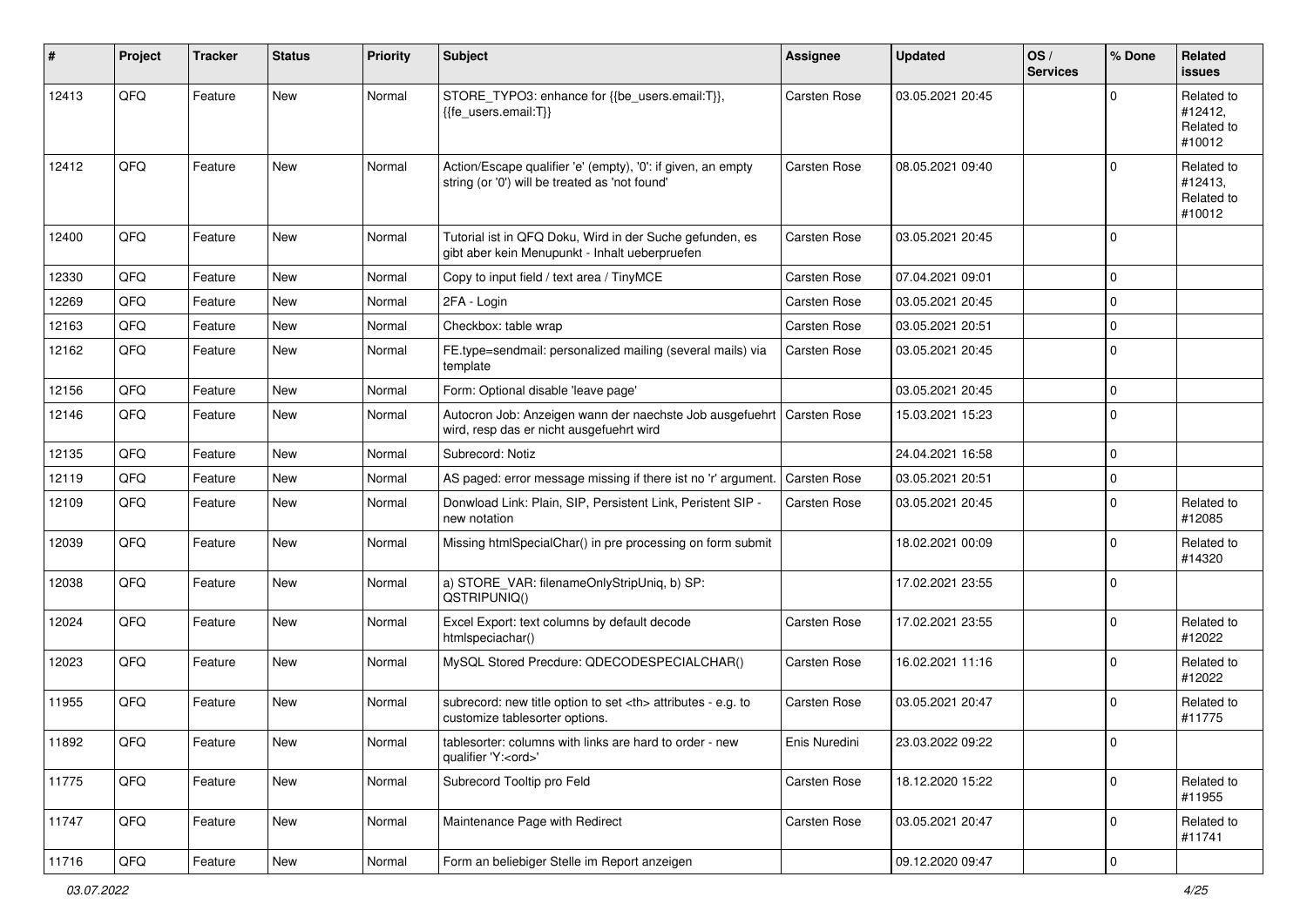| #     | Project | <b>Tracker</b> | <b>Status</b> | <b>Priority</b> | <b>Subject</b>                                                                           | <b>Assignee</b>     | <b>Updated</b>   | OS/<br><b>Services</b> | % Done      | Related<br><b>issues</b>                     |
|-------|---------|----------------|---------------|-----------------|------------------------------------------------------------------------------------------|---------------------|------------------|------------------------|-------------|----------------------------------------------|
| 11702 | QFQ     | Feature        | New           | Normal          | HTML Special Char makes no sense for 'allbut' if '&' is<br>forbidden                     | Carsten Rose        | 07.12.2021 16:35 |                        | $\Omega$    | Related to<br>#5112,<br>Related to<br>#14320 |
| 11535 | QFQ     | Feature        | <b>New</b>    | Normal          | Ability to create SQL columns in frontend QFQ forms                                      |                     | 17.11.2020 12:11 |                        | 0           |                                              |
| 11534 | QFQ     | Feature        | New           | Normal          | Report: Action on selected rows - Table batchprocessing<br>feature                       |                     | 18.11.2020 08:15 |                        | $\Omega$    |                                              |
| 11523 | QFQ     | Feature        | <b>New</b>    | Normal          | Mit dynamic Update erkennen, ob Upload gemacht wurde                                     | Carsten Rose        | 13.11.2020 15:07 |                        | $\mathbf 0$ | Related to<br>#9533                          |
| 11516 | QFQ     | Feature        | New           | Normal          | Multi Page Form (Previous/Next Buttons)                                                  | <b>Carsten Rose</b> | 16.03.2021 17:52 |                        | 0           |                                              |
| 11504 | QFQ     | Feature        | New           | Normal          | Dynamic Update: Button text update for 'Save',' Close' &<br>'Delete'                     | Carsten Rose        | 12.11.2020 23:44 |                        | $\Omega$    |                                              |
| 11460 | QFQ     | Feature        | New           | Normal          | Easier creation of changelog: gitchangelog                                               | Carsten Rose        | 12.06.2021 10:20 |                        | $\mathbf 0$ | Related to<br>#13467                         |
| 11080 | QFQ     | Feature        | <b>New</b>    | Normal          | Send MQTT messages                                                                       | <b>Carsten Rose</b> | 29.08.2020 19:49 |                        | $\mathbf 0$ |                                              |
| 10996 | QFQ     | Feature        | <b>New</b>    | Normal          | Download video via sip: no seek                                                          | <b>Carsten Rose</b> | 12.08.2020 14:18 |                        | 0           |                                              |
| 10979 | QFQ     | Feature        | <b>New</b>    | Normal          | Ajax Calls an API - dataReport                                                           | Carsten Rose        | 11.05.2022 12:15 |                        | 0           |                                              |
| 10976 | QFQ     | Feature        | New           | Normal          | Excel Export Verbesserungen                                                              | Carsten Rose        | 06.08.2020 10:56 |                        | 0           |                                              |
| 10874 | QFQ     | Feature        | New           | Normal          | Erstellen eines Foreign Keys in der Tabelle "FormElement"                                |                     | 13.07.2020 10:11 |                        | 0           |                                              |
| 10819 | QFQ     | Feature        | <b>New</b>    | Normal          | Persistent SIP - second try                                                              | Carsten Rose        | 29.06.2020 23:02 |                        | $\Omega$    | Related to<br>#6261                          |
| 10763 | QFQ     | Feature        | <b>New</b>    | Normal          | form accessed and submitted despite logout?                                              |                     | 16.06.2020 11:43 |                        | $\Omega$    |                                              |
| 10714 | QFQ     | Feature        | <b>New</b>    | Normal          | multi Table Form                                                                         | <b>Carsten Rose</b> | 16.03.2021 18:44 |                        | $\mathbf 0$ |                                              |
| 10593 | QFQ     | Feature        | New           | Normal          | label2: text behind input element                                                        | Carsten Rose        | 16.05.2020 10:57 |                        | $\mathbf 0$ |                                              |
| 10463 | QFQ     | Feature        | New           | Normal          | Report_link: expliztes setzen von HTML Tags (Bedarf fuer<br>'data-selenium' & 'id')      | Enis Nuredini       | 23.03.2022 09:23 |                        | $\Omega$    | Related to<br>#7648                          |
| 10384 | QFQ     | Feature        | <b>New</b>    | Normal          | Parameter Exchange QFQ Instances                                                         |                     | 07.05.2020 09:38 |                        | 0           |                                              |
| 10345 | QFQ     | Feature        | <b>New</b>    | Normal          | Templates - Patterns QFQ Style                                                           |                     | 03.05.2021 21:01 |                        | $\mathbf 0$ | Related to<br>#10713                         |
| 10119 | QFQ     | Feature        | New           | Normal          | Dropdown (selectlist) & Type Ahead: format and catagorize<br>list                        | <b>Carsten Rose</b> | 07.05.2020 09:36 |                        | $\mathbf 0$ |                                              |
| 10115 | QFQ     | Feature        | New           | Normal          | TypeAhead: static list                                                                   | Carsten Rose        | 26.02.2020 16:42 |                        | 100         |                                              |
| 10080 | QFQ     | Feature        | New           | Normal          | Popup on 'save' / 'close': configure dialog (answer<br>yes/no/cancle/)                   | Carsten Rose        | 28.03.2021 20:52 |                        | $\mathbf 0$ | Is duplicate of<br>#12262                    |
| 10014 | QFQ     | Feature        | New           | Normal          | Manual.rst: describe behaviour and process order of<br>fillStoreVar, slaveId, sqlBefore, | Carsten Rose        | 01.02.2020 22:31 |                        | $\mathbf 0$ |                                              |
| 9983  | QFQ     | Feature        | New           | Normal          | Report Notation: new keyword 'range'                                                     | Carsten Rose        | 01.02.2020 15:55 |                        | $\pmb{0}$   |                                              |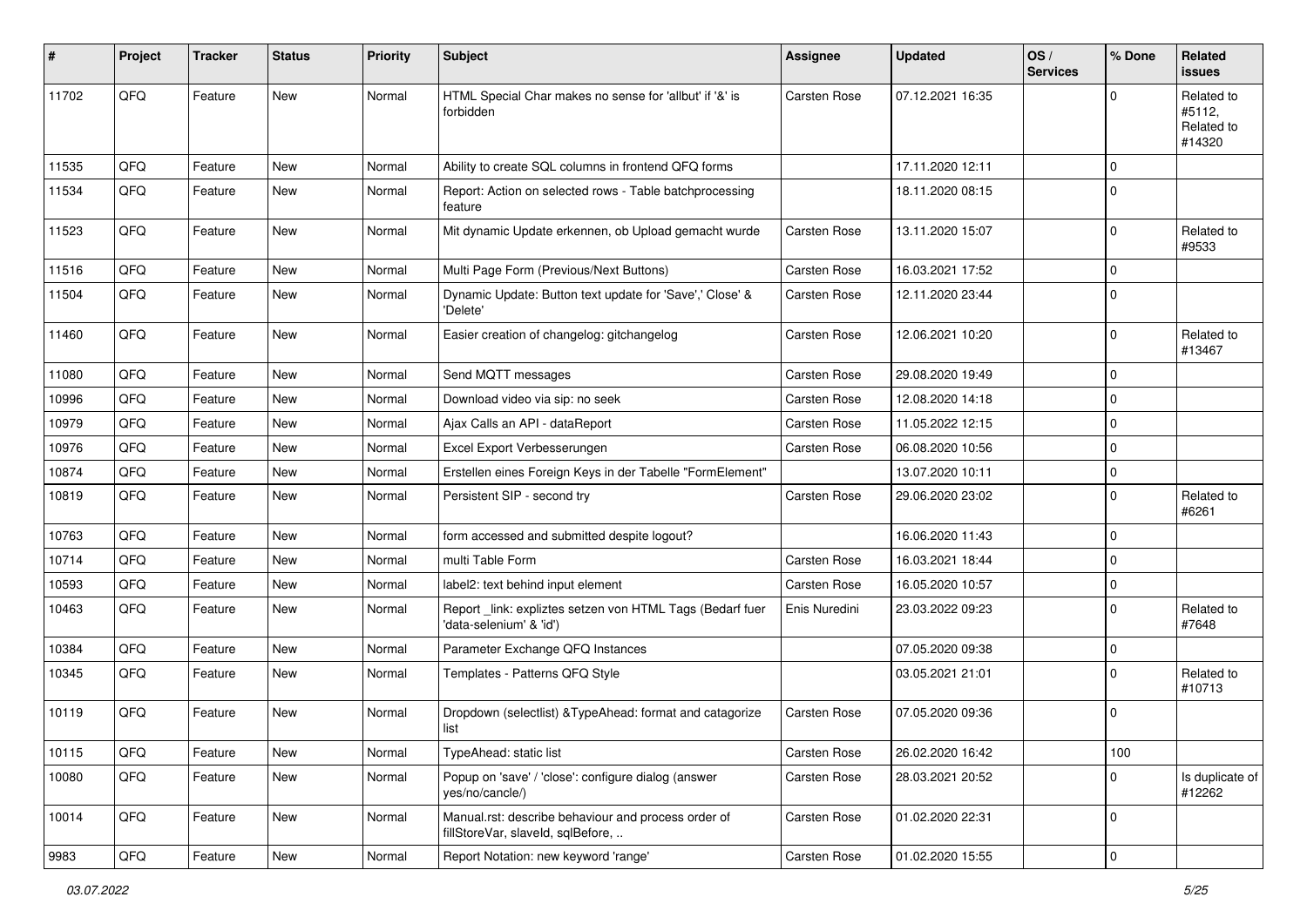| #    | Project | <b>Tracker</b> | <b>Status</b> | <b>Priority</b> | <b>Subject</b>                                                                                                                        | <b>Assignee</b>     | <b>Updated</b>   | OS/<br><b>Services</b> | % Done | Related<br><b>issues</b>                                             |
|------|---------|----------------|---------------|-----------------|---------------------------------------------------------------------------------------------------------------------------------------|---------------------|------------------|------------------------|--------|----------------------------------------------------------------------|
| 9927 | QFQ     | Feature        | <b>New</b>    | Normal          | QFQ Update: a) Update nur machen wenn BE User<br>eingeloggt ist., b) Bei Fehler genaue Meldung welcher<br>Updateschritt Probleme hat. | Carsten Rose        | 22.01.2020 12:59 |                        | 0      |                                                                      |
| 9853 | QFQ     | Feature        | <b>New</b>    | Normal          | Check das SQL / QFQ / Mail Logfile geschrieben wird                                                                                   |                     | 09.01.2020 11:15 |                        | 0      |                                                                      |
| 9811 | QFQ     | Feature        | <b>New</b>    | Normal          | Report: tag every n'th row                                                                                                            | Carsten Rose        | 01.02.2020 23:22 |                        | 0      |                                                                      |
| 9781 | QFQ     | Feature        | New           | Normal          | Button: CSS class to make buttons smaller                                                                                             | Carsten Rose        | 01.02.2020 23:22 |                        | 0      |                                                                      |
| 9777 | QFQ     | Feature        | <b>New</b>    | Normal          | Logging QFQ Variables                                                                                                                 | Carsten Rose        | 16.12.2019 17:17 |                        | 0      |                                                                      |
| 9707 | QFQ     | Feature        | <b>New</b>    | Normal          | SIP security: encode pageld and check pageld on decode                                                                                | Carsten Rose        | 01.02.2020 23:22 |                        | 0      |                                                                      |
| 9706 | QFQ     | Feature        | New           | Normal          | Multi File Upload (hidden template group)                                                                                             | Carsten Rose        | 01.02.2020 23:22 |                        | 0      | Related to<br>#7521,<br>Related to<br>#5562.<br>Related to<br>#13330 |
| 9602 | QFQ     | Feature        | <b>New</b>    | Normal          | Form definition as JSON                                                                                                               | <b>Carsten Rose</b> | 01.02.2020 23:21 |                        | 0      | Related to<br>#9600                                                  |
| 9537 | QFQ     | Feature        | New           | Normal          | FormEditor: Edit fieldset in FrontEnd                                                                                                 | Carsten Rose        | 01.02.2020 23:22 |                        | 0      |                                                                      |
| 9352 | QFQ     | Feature        | <b>New</b>    | Normal          | FE 'Native' fire slaveld, sqlAfter, sqlIns                                                                                            | Carsten Rose        | 01.02.2020 23:22 |                        | 0      |                                                                      |
| 9348 | QFQ     | Feature        | New           | Normal          | defaultThumbnailSize: pre render thumbnails                                                                                           | Carsten Rose        | 12.06.2021 09:05 |                        | 0      |                                                                      |
| 9221 | QFQ     | Feature        | <b>New</b>    | Normal          | typeAhead: Zeichenlimite ausschalten                                                                                                  | Carsten Rose        | 29.06.2022 22:36 |                        | 0      |                                                                      |
| 9208 | QFQ     | Feature        | New           | Normal          | Manage 'recent' records                                                                                                               | Carsten Rose        | 01.02.2020 23:22 |                        | 0      |                                                                      |
| 9136 | QFQ     | Feature        | New           | Normal          | Create ZIP files with dynamic PDFs                                                                                                    | Carsten Rose        | 01.02.2020 23:22 |                        | 0      |                                                                      |
| 9129 | QFQ     | Feature        | <b>New</b>    | Normal          | sqlValidate: Message as notification, not as error                                                                                    | Carsten Rose        | 01.02.2020 23:22 |                        | 0      | Related to<br>#9128                                                  |
| 9128 | QFQ     | Feature        | New           | Normal          | Error Message: not replaced variables- a) replace back to<br>'{{', b) underline                                                       | Carsten Rose        | 01.02.2020 23:22 |                        | 0      | Related to<br>#9129                                                  |
| 8975 | QFQ     | Feature        | <b>New</b>    | Normal          | Report Notation: 2.0                                                                                                                  | Carsten Rose        | 01.02.2020 23:22 |                        | 0      | Related to<br>#8963                                                  |
| 8806 | QFQ     | Feature        | <b>New</b>    | Normal          | SQL Function nl2br                                                                                                                    | Carsten Rose        | 01.02.2020 23:22 |                        | 0      |                                                                      |
| 8719 | QFQ     | Feature        | New           | Normal          | extraButtonLock: add support for 0/1                                                                                                  | Carsten Rose        | 01.02.2020 23:22 |                        | 0      |                                                                      |
| 8702 | QFQ     | Feature        | New           | Normal          | Load Record which is locked: missing user info                                                                                        | Carsten Rose        | 11.12.2019 16:16 |                        | 0      | Related to<br>#9789                                                  |
| 8336 | QFQ     | Feature        | New           | Normal          | Form > modified > Close New: a) Optional disable popup, b)<br>custom text, c) mode on save: closelstay                                | <b>Carsten Rose</b> | 01.02.2020 23:22 |                        | 0      | Related to<br>#8335                                                  |
| 8217 | QFQ     | Feature        | New           | Normal          | if-elseif-else construct                                                                                                              | Carsten Rose        | 16.03.2021 18:41 |                        | 0      | Related to<br>#10716                                                 |
| 8187 | QFQ     | Feature        | New           | Normal          | Subrecord: enable/hide new button - make new/edit/delete<br>customizeable.                                                            | Carsten Rose        | 06.03.2021 18:44 |                        | 0      | Related to<br>#11326                                                 |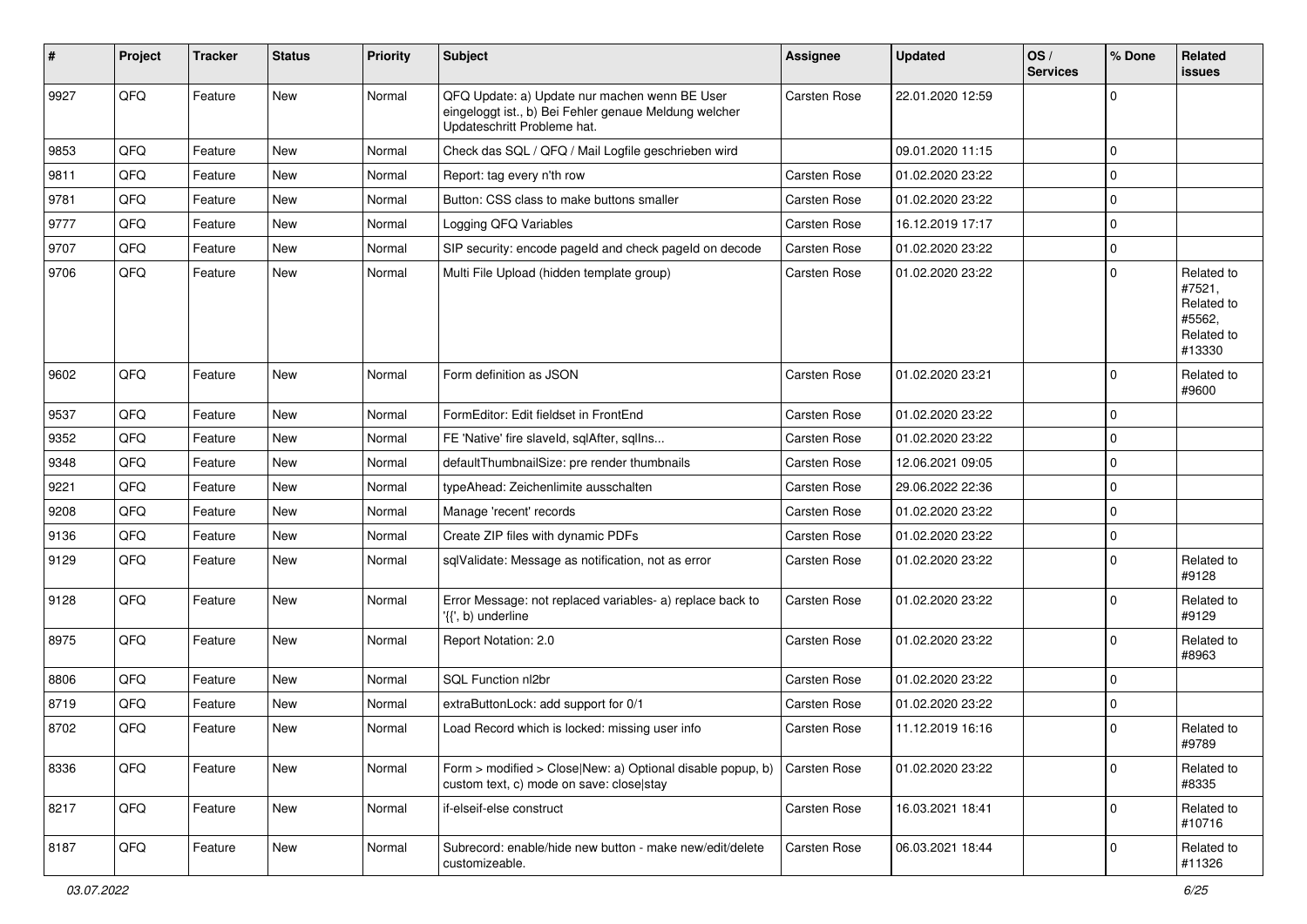| #    | <b>Project</b> | <b>Tracker</b> | <b>Status</b> | <b>Priority</b> | <b>Subject</b>                                                                                                             | <b>Assignee</b> | <b>Updated</b>   | OS/<br><b>Services</b> | % Done      | Related<br>issues      |
|------|----------------|----------------|---------------|-----------------|----------------------------------------------------------------------------------------------------------------------------|-----------------|------------------|------------------------|-------------|------------------------|
| 8089 | QFQ            | Feature        | New           | Normal          | Copy/Paste for FormElements                                                                                                | Carsten Rose    | 01.02.2020 23:22 |                        | $\Omega$    |                        |
| 7924 | QFQ            | Feature        | <b>New</b>    | Normal          | Radio/Checkbox with Tooltip                                                                                                | Carsten Rose    | 01.02.2020 23:22 |                        | $\Omega$    |                        |
| 7920 | QFQ            | Feature        | New           | Normal          | FE: Syntax Highlight, Zeinlenumbruch                                                                                       | Carsten Rose    | 01.02.2020 10:03 |                        | $\mathbf 0$ |                        |
| 7812 | QFQ            | Feature        | New           | Normal          | FE 'Subrecord' - new option 'subrecordShowFilter',<br>'subrecordPaging'                                                    | Carsten Rose    | 01.02.2020 23:22 |                        | $\Omega$    |                        |
| 7683 | QFQ            | Feature        | <b>New</b>    | Normal          | Special column names in '{{ SELECT  AS _link }}' should<br>be detected                                                     | Carsten Rose    | 01.02.2020 23:21 |                        | $\mathbf 0$ |                        |
| 7681 | QFQ            | Feature        | New           | Normal          | Optional switch off 'check for modified record'                                                                            | Carsten Rose    | 01.02.2020 23:21 |                        | $\mathbf 0$ |                        |
| 7660 | QFQ            | Feature        | New           | Normal          | IMAP: import mails to DB, move / delete mails                                                                              | Carsten Rose    | 01.02.2020 09:52 |                        | $\mathbf 0$ |                        |
| 7521 | QFQ            | Feature        | New           | Normal          | TemplateGroup: fe.type=upload                                                                                              | Carsten Rose    | 01.02.2020 23:21 |                        | $\mathbf 0$ | Related to<br>#9706    |
| 7520 | QFQ            | Feature        | <b>New</b>    | Normal          | QR Code:  AS _qr ( AS _link)                                                                                               | Carsten Rose    | 01.02.2020 23:22 |                        | $\Omega$    |                        |
| 7519 | QFQ            | Feature        | New           | Normal          | Select: Multi                                                                                                              | Carsten Rose    | 01.02.2020 23:22 |                        | $\mathbf 0$ |                        |
| 7481 | QFQ            | Feature        | New           | Normal          | Detect 'BaseUrl' automatically                                                                                             | Carsten Rose    | 01.02.2020 23:21 |                        | $\mathbf 0$ |                        |
| 7480 | QFQ            | Feature        | New           | Normal          | Record History (Undo / Redo)                                                                                               | Carsten Rose    | 11.12.2019 16:16 |                        | $\mathbf 0$ | Related to<br>#2361    |
| 7342 | QFQ            | Feature        | <b>New</b>    | Normal          | add content = hide this                                                                                                    | Carsten Rose    | 01.02.2020 23:21 |                        | $\mathbf 0$ |                        |
| 7280 | QFQ            | Feature        | New           | Normal          | recently used table                                                                                                        | Carsten Rose    | 01.02.2020 23:21 |                        | $\Omega$    |                        |
| 7239 | QFQ            | Feature        | New           | Normal          | TinyMCE: html tag whitelist                                                                                                | Carsten Rose    | 01.02.2020 23:21 |                        | $\mathbf 0$ | Related to<br>#14320   |
| 7175 | QFQ            | Feature        | <b>New</b>    | Normal          | Upload: md5 hash as filename                                                                                               | Carsten Rose    | 01.02.2020 23:21 |                        | $\mathbf 0$ |                        |
| 7119 | QFQ            | Feature        | <b>New</b>    | Normal          | Upload: scaleDownWidth, scaleDownHeight                                                                                    | Carsten Rose    | 01.02.2020 23:21 |                        | $\Omega$    |                        |
| 7109 | QFQ            | Feature        | New           | Normal          | Dynamic Updates: row/element hide                                                                                          | Carsten Rose    | 01.02.2020 23:22 |                        | $\mathbf 0$ | Has duplicate<br>#4081 |
| 7102 | QFQ            | Feature        | <b>New</b>    | Normal          | Comment sign in report: '#' and '--'                                                                                       | Carsten Rose    | 01.02.2020 23:21 |                        | $\Omega$    |                        |
| 7099 | QFQ            | Feature        | New           | Normal          | Redesign FormEditor                                                                                                        | Carsten Rose    | 01.02.2020 23:21 |                        | $\mathbf 0$ |                        |
| 6855 | QFQ            | Feature        | New           | Normal          | With {{feUser:U}}!={{feUser:T}}: Save / Delete: only possible<br>with {{feUserSave:U}}='yes' and '{{feUserDelete:U}}='yes' | Carsten Rose    | 01.02.2020 23:21 |                        | $\mathbf 0$ |                        |
| 6765 | QFQ            | Feature        | <b>New</b>    | Normal          | Moeglichkeit via QFQ eigene Logs zu schreiben                                                                              | Carsten Rose    | 01.02.2020 23:21 |                        | $\Omega$    |                        |
| 6723 | QFQ            | Feature        | New           | Normal          | Report QFQ Installation and Version                                                                                        | Carsten Rose    | 12.06.2021 09:07 |                        | $\mathbf 0$ |                        |
| 6609 | QFQ            | Feature        | New           | Normal          | Formlet: JSON API erweitern                                                                                                | Carsten Rose    | 01.02.2020 23:21 |                        | 50          |                        |
| 6602 | QFQ            | Feature        | New           | Normal          | Formlet: in Report auf Mausklick ein mini-form oeffnen                                                                     | Carsten Rose    | 11.12.2019 16:16 |                        | $\Omega$    |                        |
| 6594 | QFQ            | Feature        | New           | Normal          | Excel: on download, check if there is a valid sip                                                                          | Carsten Rose    | 01.02.2020 23:21 |                        | 0           |                        |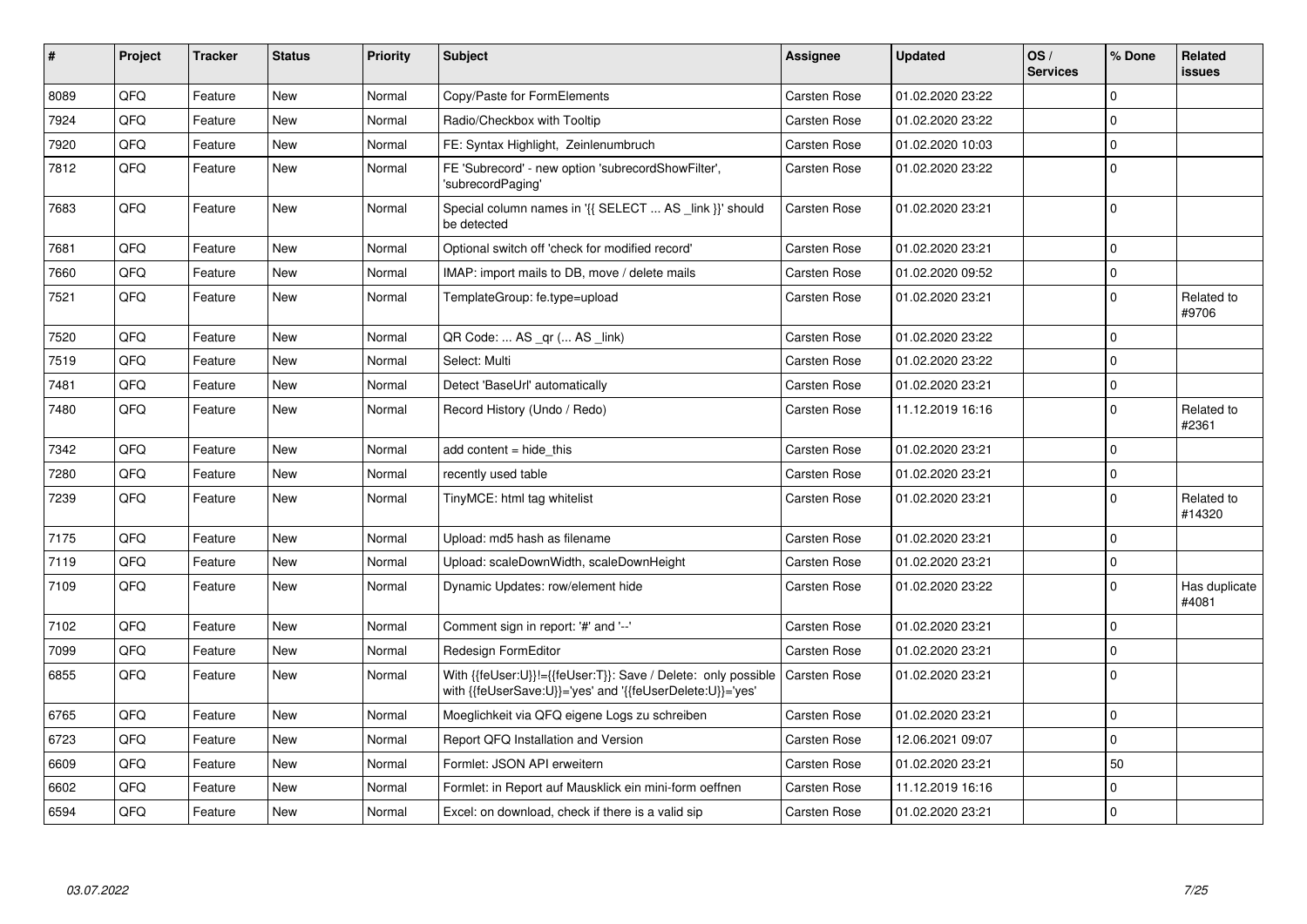| ∦     | Project | <b>Tracker</b> | <b>Status</b> | <b>Priority</b> | <b>Subject</b>                                                                                         | <b>Assignee</b>     | <b>Updated</b>   | OS/<br><b>Services</b> | % Done      | Related<br><b>issues</b>                    |
|-------|---------|----------------|---------------|-----------------|--------------------------------------------------------------------------------------------------------|---------------------|------------------|------------------------|-------------|---------------------------------------------|
| 6437  | QFQ     | Feature        | <b>New</b>    | Normal          | Neuer Mode Button bei FormElementen                                                                    | Carsten Rose        | 01.02.2020 23:21 |                        | $\Omega$    | Related to<br>#9668.<br>Blocked by<br>#9678 |
| 6292  | QFQ     | Feature        | <b>New</b>    | Normal          | Download: File speichern mit Hash aber original Filename in<br>der Datenbank vermerken fuer Downloads  | <b>Carsten Rose</b> | 01.02.2020 23:21 |                        | $\Omega$    |                                             |
| 6289  | QFQ     | Feature        | <b>New</b>    | Normal          | Form: Log                                                                                              | <b>Carsten Rose</b> | 01.02.2020 23:21 |                        | $\mathbf 0$ |                                             |
| 6261  | QFQ     | Feature        | <b>New</b>    | Normal          | Persistent SIP                                                                                         | <b>Carsten Rose</b> | 12.06.2021 09:07 |                        | $\mathbf 0$ | Related to<br>#10819                        |
| 5782  | QFQ     | Feature        | <b>New</b>    | Normal          | NextCloud API                                                                                          | <b>Carsten Rose</b> | 01.02.2020 10:02 |                        | 0           |                                             |
| 5345  | QFQ     | Feature        | New           | Normal          | Report: UPDATE / INSERT / DELETE statements should<br>trigger subqueries, depending on the result.     | <b>Carsten Rose</b> | 27.05.2020 16:11 |                        | $\Omega$    |                                             |
| 5131  | QFQ     | Feature        | <b>New</b>    | Normal          | Activate Spin Gear ('wait/busy' indicator) via LINK attribute                                          | <b>Carsten Rose</b> | 01.02.2020 23:21 |                        | $\Omega$    |                                             |
| 4413  | QFQ     | Feature        | <b>New</b>    | Normal          | fieldset: show/hidden, modeSql, dynamicUpdate                                                          | <b>Carsten Rose</b> | 09.02.2022 15:19 |                        | $\mathbf 0$ |                                             |
| 4250  | QFQ     | Feature        | <b>New</b>    | Normal          | AutoCron in QFQ via PHP                                                                                | <b>Carsten Rose</b> | 01.02.2020 23:21 |                        | 0           | Related to<br>#3292,<br>Related to<br>#3291 |
| 4082  | QFQ     | Feature        | <b>New</b>    | Normal          | Dynamic Update: modeSql - useful default                                                               | <b>Carsten Rose</b> | 01.02.2020 23:22 |                        | $\mathbf 0$ |                                             |
| 4050  | QFQ     | Feature        | <b>New</b>    | Normal          | sql.log: 1) FormElement ID which causes a specific action,<br>2) Result in the same row.               | Carsten Rose        | 15.04.2020 11:35 |                        | $\Omega$    | Related to<br>#5458                         |
| 4023  | QFQ     | Feature        | <b>New</b>    | Normal          | prepared statements - FE action: salveld, sqllnsert,<br>sqlUpdate, sqlDelete, sqlBefore, sqlAfter      | Carsten Rose        | 11.12.2019 16:15 |                        | $\Omega$    |                                             |
| 4018  | QFQ     | Feature        | <b>New</b>    | Normal          | typeahead: long query parameter / answer triggers 'Attack<br>detected' and purges current SIP storage. | Carsten Rose        | 29.06.2022 22:46 |                        | $\Omega$    | Related to<br>#9077                         |
| 3864  | QFQ     | Feature        | <b>New</b>    | Normal          | Encrypt / decrypt field                                                                                | Enis Nuredini       | 30.06.2022 16:29 |                        | $\mathbf 0$ |                                             |
| 3504  | QFQ     | Feature        | <b>New</b>    | Normal          | Logging: welche Action FEs werden wann wie ausgefuehrt                                                 | Carsten Rose        | 01.02.2020 23:21 |                        | $\Omega$    | Related to<br>#5458.<br>Related to<br>#4092 |
| 3432  | QFQ     | Feature        | <b>New</b>    | Normal          | subrecord: dynamicUpdate                                                                               | Carsten Rose        | 11.06.2020 21:10 |                        | $\Omega$    | Related to<br>#5691                         |
| 2361  | QFQ     | Feature        | <b>New</b>    | Normal          | Logging wer/wann/wo welches Formular aufgerufen hat                                                    | <b>Carsten Rose</b> | 11.12.2019 16:15 |                        | $\Omega$    | Related to<br>#4432.<br>Related to<br>#7480 |
| 14377 | QFQ     | Bug            | <b>New</b>    | Normal          | Documentation > General Tips: white page after migration                                               | Enis Nuredini       | 19.06.2022 16:37 |                        | $\mathbf 0$ |                                             |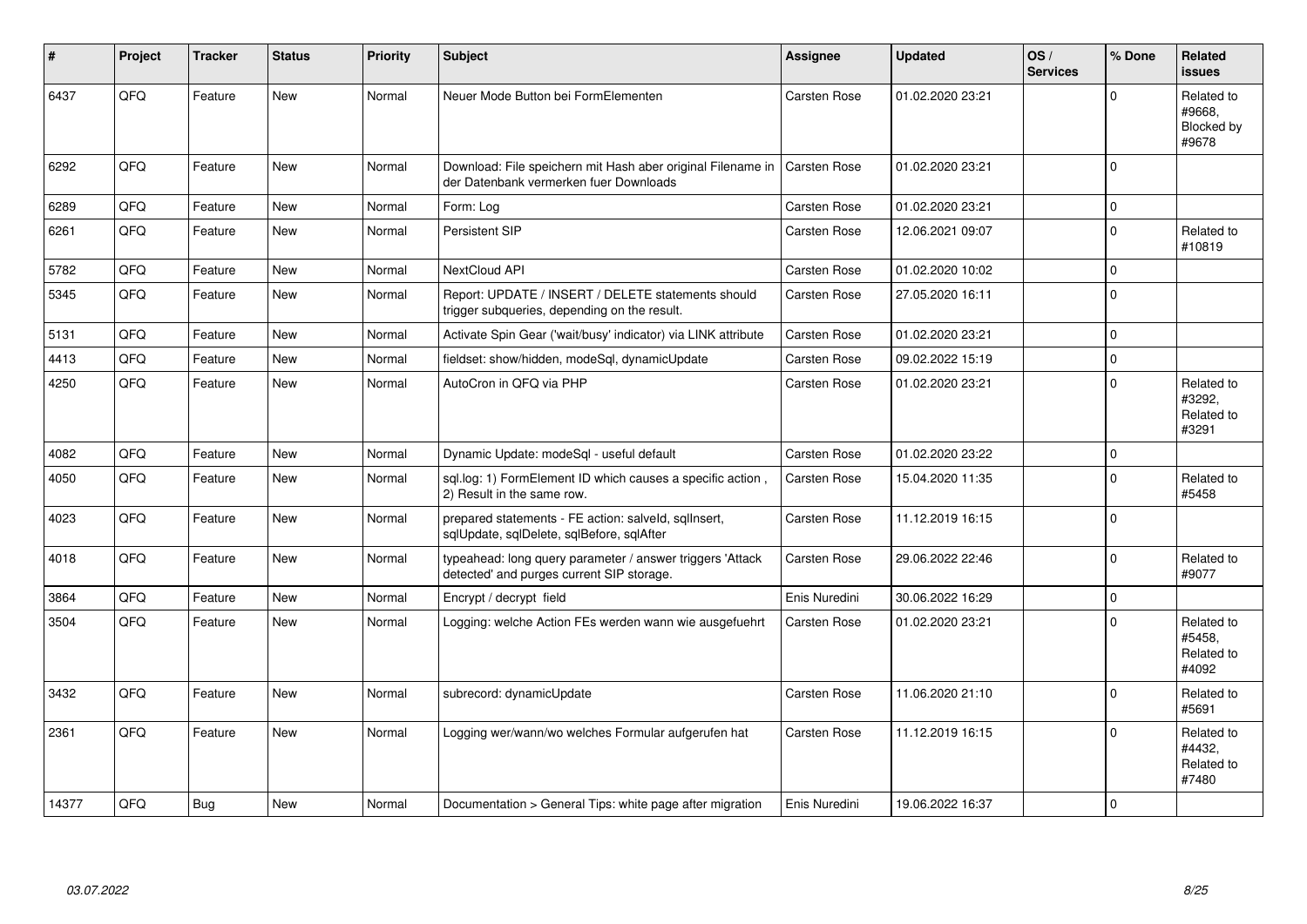| #     | Project | <b>Tracker</b> | <b>Status</b> | <b>Priority</b> | <b>Subject</b>                                                                                                                                      | <b>Assignee</b>     | <b>Updated</b>   | OS/<br><b>Services</b> | % Done      | <b>Related</b><br><b>issues</b>                  |
|-------|---------|----------------|---------------|-----------------|-----------------------------------------------------------------------------------------------------------------------------------------------------|---------------------|------------------|------------------------|-------------|--------------------------------------------------|
| 14322 | QFQ     | <b>Bug</b>     | <b>New</b>    | Normal          | Form Load: by default no scroll (save & close should be<br>visible)                                                                                 | Enis Nuredini       | 15.06.2022 14:12 |                        | $\Omega$    | Related to<br>#14321,<br>Related to<br>#6232     |
| 14305 | QFQ     | <b>Bug</b>     | <b>New</b>    | Normal          | Inline Report editing does not create history entries                                                                                               | <b>Carsten Rose</b> | 10.06.2022 11:55 |                        | 0           |                                                  |
| 14304 | QFQ     | <b>Bug</b>     | <b>New</b>    | Normal          | table sorter view safer does not work                                                                                                               | <b>Carsten Rose</b> | 10.06.2022 11:49 |                        | 0           |                                                  |
| 14245 | QFQ     | Bug            | <b>New</b>    | Normal          | Form Save Btn bleibt disabled wenn Datumsfeld über<br>Datepicker geändert                                                                           | Enis Nuredini       | 27.05.2022 13:45 |                        | $\mathbf 0$ | Related to<br>#13689                             |
| 14233 | QFQ     | <b>Bug</b>     | New           | Normal          | AS _link: question - HTML is not rendered                                                                                                           | <b>Carsten Rose</b> | 28.05.2022 11:02 |                        | $\mathbf 0$ |                                                  |
| 14091 | QFQ     | Bug            | New           | Normal          | inconsistent template path for twig                                                                                                                 | Carsten Rose        | 19.04.2022 18:36 |                        | $\mathbf 0$ |                                                  |
| 14077 | QFQ     | <b>Bug</b>     | New           | Normal          | As _link: Attribute 'class' missing by r:1 and r:3 - but should<br>set                                                                              | <b>Carsten Rose</b> | 28.05.2022 11:02 |                        | $\mathbf 0$ | Related to<br>#5342,<br>Related to<br>#4343      |
| 13706 | QFQ     | Bug            | <b>New</b>    | Normal          | Wrong CheckType in FieldElement LastStatus of Form Cron                                                                                             | <b>Carsten Rose</b> | 21.01.2022 18:20 |                        | $\mathbf 0$ |                                                  |
| 13689 | QFQ     | Bug            | <b>New</b>    | Normal          | Enter auf Eingabefeld mit ungültigem Wert führt zu blurry<br>Seite                                                                                  | Enis Nuredini       | 28.05.2022 10:53 |                        | 0           | Related to<br>#14245, Has<br>duplicate<br>#11891 |
| 13659 | QFQ     | Bug            | <b>New</b>    | Normal          | wrong sanitize class applied to R-store                                                                                                             | <b>Carsten Rose</b> | 15.01.2022 14:23 |                        | $\mathbf 0$ |                                                  |
| 13647 | QFQ     | Bug            | <b>New</b>    | Normal          | Autofocus funktioniert nicht auf Chrome                                                                                                             | Benjamin Baer       | 19.03.2022 17:44 |                        | 0           |                                                  |
| 13592 | QFQ     | <b>Bug</b>     | New           | Normal          | QFQ Build Queue: das vergeben von Tags klappt nicht. Es<br>werden keine Releases gebaut.                                                            | Carsten Rose        | 19.03.2022 17:45 |                        | $\mathbf 0$ |                                                  |
| 13528 | QFQ     | <b>Bug</b>     | <b>New</b>    | Normal          | qfq.io > releases: es wird kein neues Release angelegt                                                                                              | Benjamin Baer       | 19.03.2022 17:46 |                        | $\mathbf 0$ |                                                  |
| 13460 | QFQ     | Bug            | New           | Normal          | Doc: Password set/reset  password should not processed<br>with 'html encode'                                                                        | Carsten Rose        | 19.03.2022 17:46 |                        | $\mathbf 0$ |                                                  |
| 13451 | QFQ     | <b>Bug</b>     | <b>New</b>    | Normal          | Character Counter / Max Character: Problem in Safari                                                                                                | Carsten Rose        | 15.04.2022 17:18 |                        | 0           |                                                  |
| 13332 | QFQ     | <b>Bug</b>     | <b>New</b>    | Normal          | Multi Form: Required Felder werden visuell nicht markiert.                                                                                          | Carsten Rose        | 19.03.2022 17:47 |                        | $\mathbf 0$ |                                                  |
| 13331 | QFQ     | Bug            | New           | Normal          | Multi Form: Clear Icon misplaced                                                                                                                    | <b>Carsten Rose</b> | 19.03.2022 17:47 |                        | 0           |                                                  |
| 12989 | QFQ     | <b>Bug</b>     | <b>New</b>    | Normal          | empty string does not trigger dynamic update                                                                                                        | Enis Nuredini       | 28.05.2022 11:09 |                        | 0           |                                                  |
| 12716 | QFQ     | <b>Bug</b>     | <b>New</b>    | Normal          | template group: Pattern only applied to first instance                                                                                              | <b>Carsten Rose</b> | 19.03.2022 17:47 |                        | 0           |                                                  |
| 12714 | QFQ     | Bug            | New           | Normal          | Conversion of GIF to PDF broken when GIF contains Alpha.                                                                                            | <b>Carsten Rose</b> | 19.03.2022 17:49 |                        | 0           |                                                  |
| 12581 | QFQ     | Bug            | New           | Normal          | Form.forward=close: Record 'new' in new browser tab ><br>save (& close) >> Form is not reloaded with new created<br>record id and stays in mode=new | Carsten Rose        | 19.03.2022 17:48 |                        | $\mathbf 0$ |                                                  |
| 12520 | QFQ     | Bug            | New           | Normal          | Switch FE User: still active even FE User session expired                                                                                           | Carsten Rose        | 19.03.2022 17:48 |                        | $\mathbf 0$ |                                                  |
| 12512 | QFQ     | Bug            | New           | Normal          | Some MySQL Installation can't use 'stored procedures'                                                                                               | Carsten Rose        | 19.03.2022 17:48 |                        | $\mathbf 0$ |                                                  |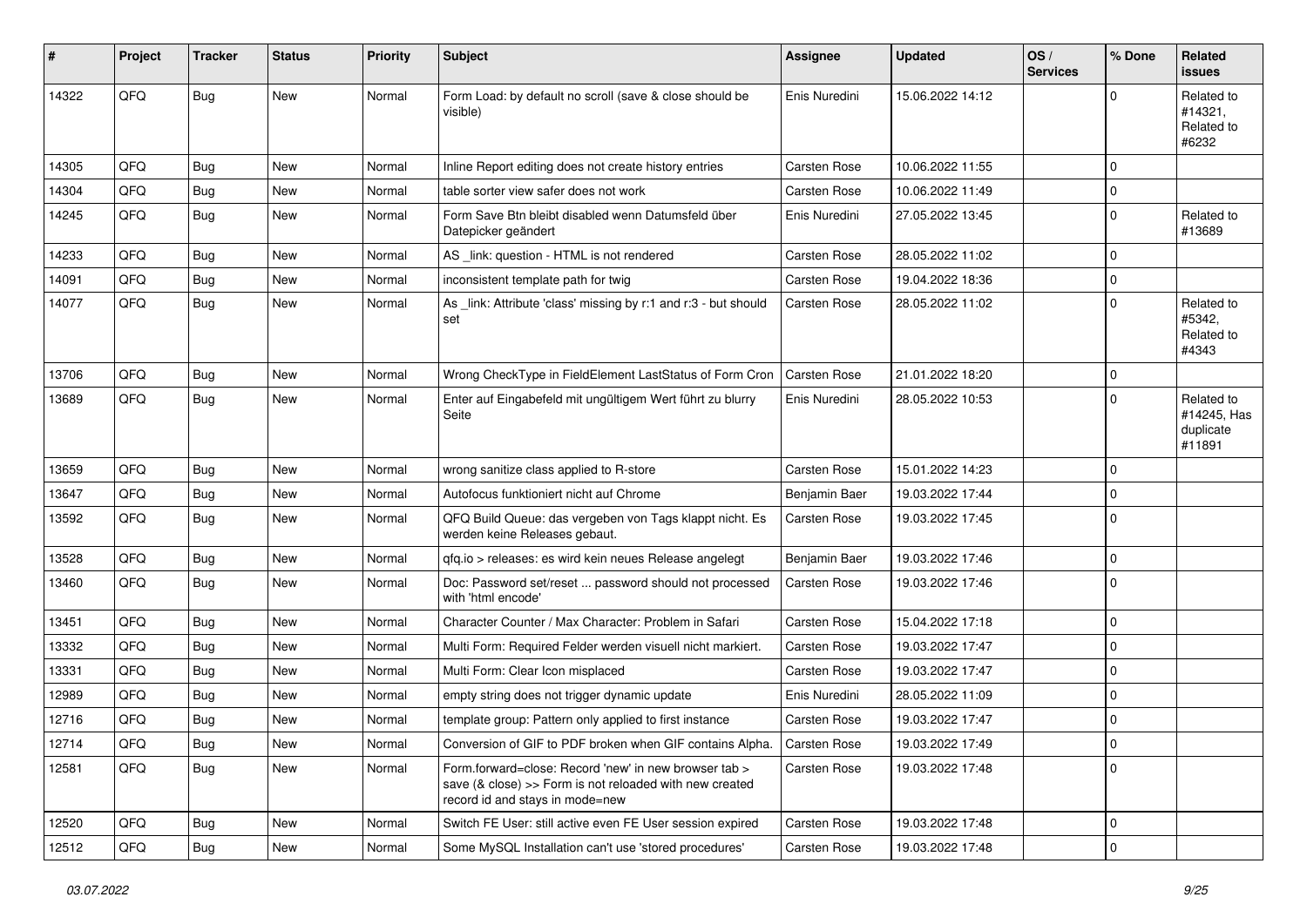| #     | Project | <b>Tracker</b> | <b>Status</b> | <b>Priority</b> | Subject                                                                             | <b>Assignee</b>     | <b>Updated</b>   | OS/<br><b>Services</b> | % Done       | Related<br>issues                                                    |
|-------|---------|----------------|---------------|-----------------|-------------------------------------------------------------------------------------|---------------------|------------------|------------------------|--------------|----------------------------------------------------------------------|
| 12327 | QFQ     | <b>Bug</b>     | New           | Normal          | Copy to clipboard: Glyphicon can not be changed                                     | Carsten Rose        | 27.12.2021 17:59 |                        | $\mathbf 0$  |                                                                      |
| 12187 | QFQ     | <b>Bug</b>     | New           | Normal          | Trigger FormAsFile() via Report: probably problem with multi<br>DB setup            | Carsten Rose        | 20.03.2021 21:20 |                        | $\mathbf 0$  |                                                                      |
| 12133 | QFQ     | <b>Bug</b>     | <b>New</b>    | Normal          | NPM, phpSpreadSheet aktualisieren                                                   | Carsten Rose        | 15.03.2021 09:04 |                        | 0            |                                                                      |
| 12045 | QFQ     | <b>Bug</b>     | New           | Normal          | templateGroup afterSave FE: Aufruf ohne<br>sqlHonorFormElements funktioniert nicht  | Carsten Rose        | 18.02.2021 16:33 |                        | $\mathbf 0$  |                                                                      |
| 12040 | QFQ     | <b>Bug</b>     | New           | Normal          | FE Mode 'hidden' für zwei FEs auf einer Zeile                                       | Carsten Rose        | 18.02.2021 10:13 |                        | $\mathbf 0$  |                                                                      |
| 11752 | QFQ     | <b>Bug</b>     | New           | Normal          | checkbox renders multiple input elements with same name                             | Carsten Rose        | 17.12.2020 14:58 |                        | $\mathbf 0$  | Related to<br>#11750                                                 |
| 11715 | QFQ     | <b>Bug</b>     | New           | Normal          | acceptZeroAsRequired and requiredOffButMark do not<br>coincide                      |                     | 08.12.2020 12:13 |                        | $\mathbf 0$  |                                                                      |
| 11695 | QFQ     | <b>Bug</b>     | <b>New</b>    | Normal          | MultiForm required FE Error                                                         | Carsten Rose        | 04.12.2020 13:34 |                        | $\mathbf 0$  |                                                                      |
| 11668 | QFQ     | Bug            | New           | Normal          | Play function.sql - problem with mysql                                              | Carsten Rose        | 03.05.2021 20:48 |                        | $\mathbf 0$  |                                                                      |
| 11667 | QFQ     | <b>Bug</b>     | <b>New</b>    | Normal          | MySQL mariadb-server-10.3: Incorrect datetime value                                 | Carsten Rose        | 03.05.2021 20:48 |                        | $\mathbf 0$  |                                                                      |
| 11522 | QFQ     | <b>Bug</b>     | New           | Normal          | Aus/Einblenden von Reitern                                                          |                     | 13.11.2020 14:58 |                        | $\mathbf 0$  |                                                                      |
| 11239 | QFQ     | <b>Bug</b>     | New           | Normal          | Radiobutton (plain): horizontales Rendern abhängig vom<br>Datentyp in der Datenbank | Carsten Rose        | 30.09.2020 18:37 |                        | $\mathbf 0$  |                                                                      |
| 10937 | QFQ     | Bug            | New           | Normal          | Fehler mit abhängigen Select- Feldern beim Positionieren                            | Carsten Rose        | 12.11.2020 23:45 |                        | $\mathbf 0$  |                                                                      |
| 10890 | QFQ     | <b>Bug</b>     | New           | Normal          | AutoCron hangs                                                                      |                     | 20.07.2020 13:56 |                        | $\mathbf 0$  |                                                                      |
| 10759 | QFQ     | <b>Bug</b>     | New           | Normal          | emptyMeansNull - Feld falsch aktualisiert                                           |                     | 12.11.2020 23:45 |                        | 0            |                                                                      |
| 10704 | QFQ     | <b>Bug</b>     | New           | Normal          | wkhtml problem rendering fullCalendar.js / fabric.js >><br>successor: puppeteer     | Carsten Rose        | 12.11.2020 23:45 |                        | $\mathbf{0}$ | Related to<br>#5024,<br>Related to<br>#4650.<br>Related to<br>#10715 |
| 10658 | QFQ     | <b>Bug</b>     | New           | Normal          | processReadOnly broken                                                              | Carsten Rose        | 27.05.2020 17:55 |                        | $\mathbf{0}$ |                                                                      |
| 10588 | QFQ     | <b>Bug</b>     | <b>New</b>    | Normal          | typeahed Tag: Doku anpassen                                                         | <b>Carsten Rose</b> | 12.11.2020 23:45 |                        | $\mathbf 0$  |                                                                      |
| 10324 | QFQ     | <b>Bug</b>     | New           | Normal          | Excel Export mit Template funktioniert nur, wenn Template<br>vor uid kommt          |                     | 30.03.2020 11:20 |                        | $\mathbf 0$  | Related to<br>#10257                                                 |
| 10322 | QFQ     | Bug            | <b>New</b>    | Normal          | FormElement / Radio: missing column 'enum' >> FE not<br>reported                    | Carsten Rose        | 07.05.2020 09:37 |                        | 0            |                                                                      |
| 10082 | QFQ     | <b>Bug</b>     | New           | Normal          | FE.type=SELECT - 'sanatize' Class                                                   | Carsten Rose        | 07.05.2020 09:36 |                        | $\mathbf 0$  | Related to<br>#10081                                                 |
| 9855  | QFQ     | <b>Bug</b>     | New           | Normal          | <b>Required Check</b>                                                               |                     | 01.02.2020 15:56 |                        | $\pmb{0}$    |                                                                      |
| 9783  | QFQ     | <b>Bug</b>     | New           | Normal          | Email with special characters                                                       | Carsten Rose        | 01.02.2020 23:22 |                        | $\pmb{0}$    |                                                                      |
| 9773  | QFQ     | <b>Bug</b>     | New           | Normal          | form.parameter.formModeGlobal=requiredOff                                           | Carsten Rose        | 01.02.2020 15:56 |                        | $\mathbf 0$  |                                                                      |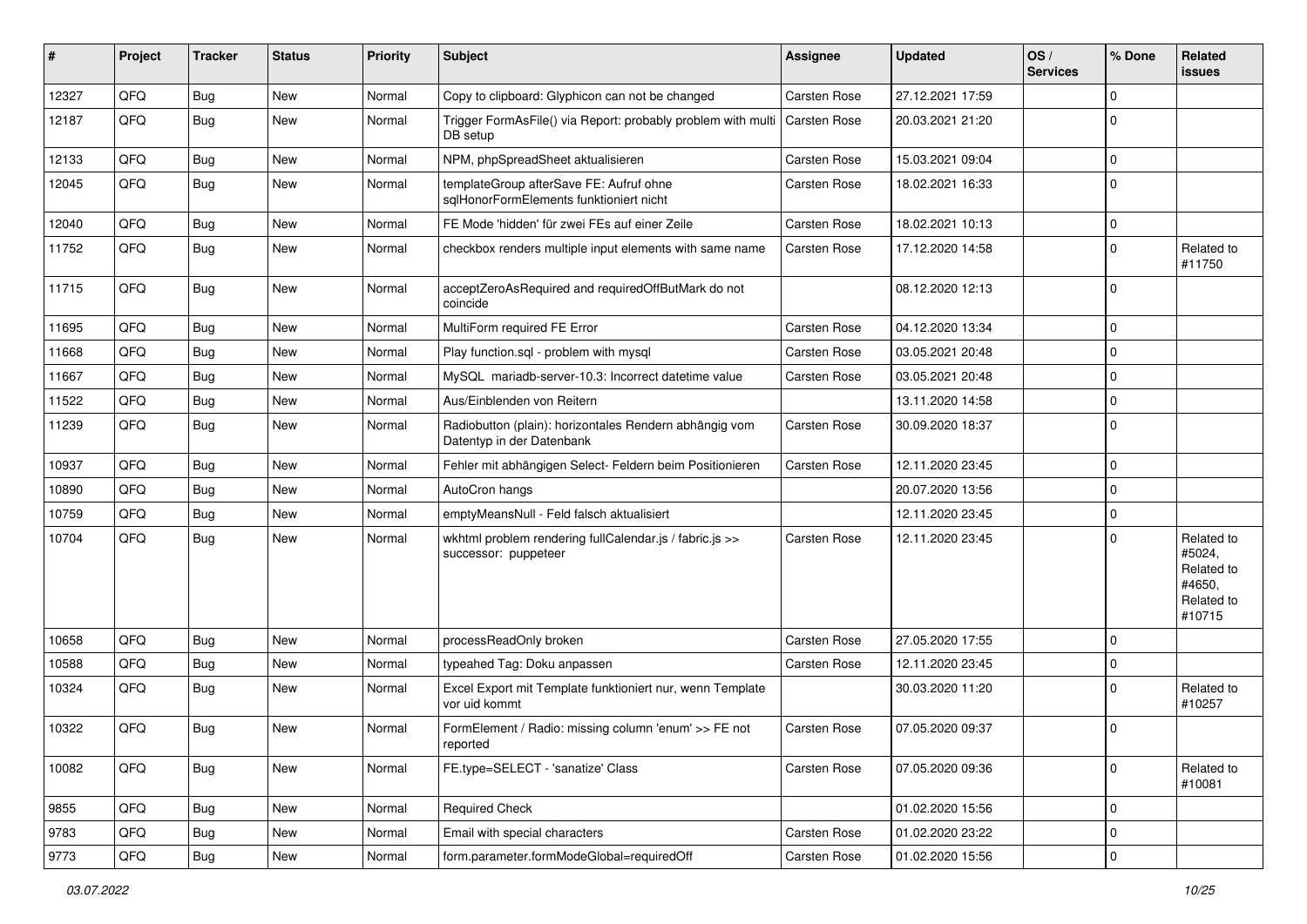| $\sharp$ | Project | <b>Tracker</b> | <b>Status</b> | <b>Priority</b> | <b>Subject</b>                                                                                                   | <b>Assignee</b> | <b>Updated</b>   | OS/<br><b>Services</b> | % Done      | Related<br><b>issues</b> |
|----------|---------|----------------|---------------|-----------------|------------------------------------------------------------------------------------------------------------------|-----------------|------------------|------------------------|-------------|--------------------------|
| 9533     | QFQ     | <b>Bug</b>     | New           | Normal          | FE.type=upload: Check in 'beforeSave' if upload is given                                                         | Carsten Rose    | 01.02.2020 23:22 |                        | $\mathbf 0$ | Related to<br>#11523     |
| 9317     | QFQ     | <b>Bug</b>     | New           | Normal          | FE.type=note: with dynamic show/hidden an empty label<br>causes trouble                                          | Carsten Rose    | 01.02.2020 23:22 |                        | $\mathbf 0$ |                          |
| 9275     | QFQ     | <b>Bug</b>     | New           | Normal          | autcron: t3 page, which takes to long to respond, is not<br>reported properly                                    | Carsten Rose    | 01.02.2020 23:22 |                        | 100         |                          |
| 9177     | QFQ     | <b>Bug</b>     | New           | Normal          | Bug? QFQ tries to save an action FE, which has real<br>existing column name                                      | Carsten Rose    | 01.02.2020 23:22 |                        | 0           |                          |
| 9127     | QFQ     | Bug            | New           | Normal          | Error Message: change 'roll over' color - text not readable                                                      | Carsten Rose    | 01.02.2020 23:22 |                        | $\mathbf 0$ |                          |
| 9077     | QFQ     | <b>Bug</b>     | New           | Normal          | typeAheadSql: report broken SQL                                                                                  | Carsten Rose    | 29.06.2022 22:35 |                        | $\mathbf 0$ | Related to<br>#4018      |
| 9013     | QFQ     | <b>Bug</b>     | <b>New</b>    | Normal          | Error in Twig template not handled                                                                               | Carsten Rose    | 20.10.2021 13:43 |                        | $\mathbf 0$ |                          |
| 8049     | QFQ     | <b>Bug</b>     | New           | Normal          | FE.type=note, column 'value': text moves some pixel to top<br>after save                                         | Carsten Rose    | 01.02.2020 23:22 |                        | $\mathbf 0$ |                          |
| 7890     | QFQ     | <b>Bug</b>     | New           | Normal          | FormElement 'required': extraButtonInfo not aligned                                                              | Carsten Rose    | 11.06.2021 21:17 |                        | $\mathbf 0$ | Related to<br>#11517     |
| 7795     | QFQ     | <b>Bug</b>     | <b>New</b>    | Normal          | Readonly Form: Typeahead-Felder                                                                                  | Carsten Rose    | 01.02.2020 23:22 |                        | $\mathbf 0$ | Related to<br>#10640     |
| 7685     | QFQ     | <b>Bug</b>     | <b>New</b>    | Normal          | Open FormElement from QFQ error message and save<br>modified record: error about missing {{formId:F}}            | Carsten Rose    | 01.02.2020 23:22 |                        | $\mathbf 0$ |                          |
| 7574     | QFQ     | <b>Bug</b>     | New           | Normal          | Substitute error: form element not reported / dont parse<br>Form.note                                            | Carsten Rose    | 01.02.2020 23:21 |                        | $\mathbf 0$ |                          |
| 7547     | QFQ     | <b>Bug</b>     | New           | Normal          | Error Message in afterSave: wrong parameter column<br>reported                                                   | Carsten Rose    | 01.02.2020 23:22 |                        | $\mathbf 0$ |                          |
| 7524     | QFQ     | Bug            | New           | Normal          | QFQ throws a 'General Error' if 'fileadmin/protected/log/' is<br>not writeable                                   | Carsten Rose    | 01.02.2020 23:22 |                        | $\mathbf 0$ |                          |
| 7513     | QFQ     | <b>Bug</b>     | New           | Normal          | Radios not correct aligned                                                                                       | Carsten Rose    | 01.02.2020 23:22 |                        | 0           |                          |
| 7512     | QFQ     | <b>Bug</b>     | <b>New</b>    | Normal          | FE: inputType=number >> 'pattern' is not respected                                                               | Carsten Rose    | 01.02.2020 23:22 |                        | $\mathbf 0$ |                          |
| 7261     | QFQ     | <b>Bug</b>     | New           | Normal          | Report pathFilename for user without path, only the filename                                                     | Carsten Rose    | 01.02.2020 23:21 |                        | 0           |                          |
| 7219     | QFQ     | <b>Bug</b>     | <b>New</b>    | Normal          | typeSheadSql / typeAheadSqlPrefetch: change to curly<br>braces                                                   | Carsten Rose    | 01.02.2020 23:21 |                        | $\mathbf 0$ |                          |
| 7014     | QFQ     | <b>Bug</b>     | New           | Normal          | Sending invalid emails succeeds when<br>debug.redirectAllMailTo is set                                           | Carsten Rose    | 01.02.2020 23:21 |                        | $\mathsf 0$ |                          |
| 7002     | QFQ     | <b>Bug</b>     | New           | Normal          | Dynamic Update: row does not disappear / appear                                                                  | Carsten Rose    | 01.02.2020 23:22 |                        | $\mathbf 0$ |                          |
| 6912     | QFQ     | <b>Bug</b>     | New           | Normal          | error Message Var 'deadline' already set in SIP - in Form<br>with FE.value={{deadline:R:::{{deadlinePeriod:Y}}}} | Carsten Rose    | 01.02.2020 23:21 |                        | $\mathbf 0$ |                          |
| 6677     | QFQ     | <b>Bug</b>     | New           | Normal          | Error message FE Action Element: no/wrong FE reference<br>who cause the problem.                                 | Carsten Rose    | 01.02.2020 23:21 |                        | $\mathsf 0$ |                          |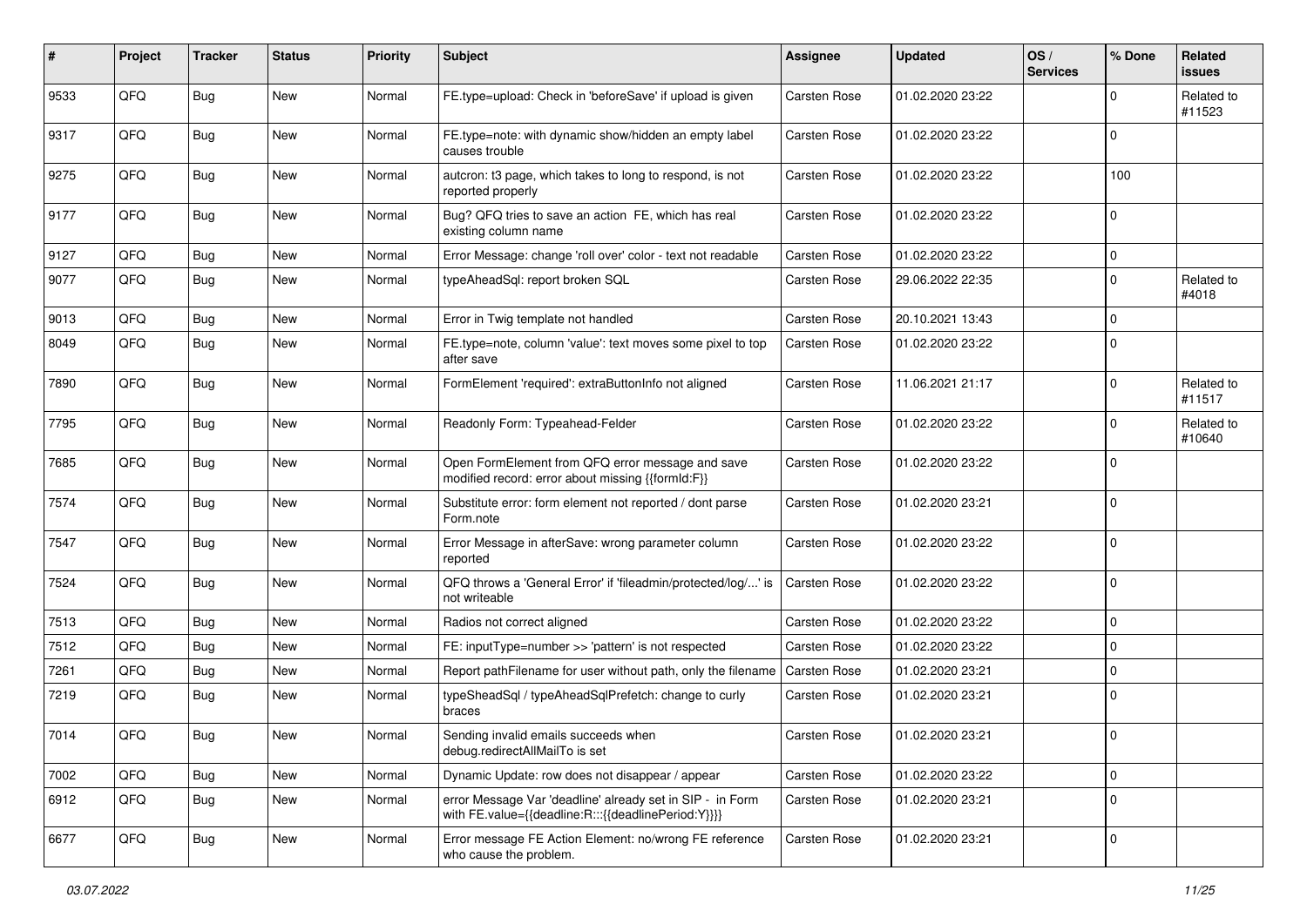| #     | Project | <b>Tracker</b> | <b>Status</b> | <b>Priority</b> | <b>Subject</b>                                                           | <b>Assignee</b>     | <b>Updated</b>   | OS/<br><b>Services</b> | % Done      | Related<br><b>issues</b>                        |
|-------|---------|----------------|---------------|-----------------|--------------------------------------------------------------------------|---------------------|------------------|------------------------|-------------|-------------------------------------------------|
| 6483  | QFQ     | <b>Bug</b>     | New           | Normal          | R Store funktioniert nicht bei 'Report Notation' im FE                   | Carsten Rose        | 01.02.2020 23:21 |                        | $\mathbf 0$ |                                                 |
| 6462  | QFQ     | <b>Bug</b>     | <b>New</b>    | Normal          | File Upload: Nutzlose Fehlermeldung wenn Datei zu gross                  | Carsten Rose        | 01.02.2020 23:21 |                        | $\mathbf 0$ | Related to<br>#6139                             |
| 5576  | QFQ     | <b>Bug</b>     | New           | Normal          | Using MySQL 'DROP' requires privilege - wich is not really<br>necessary. | Carsten Rose        | 01.02.2020 23:21 |                        | $\mathbf 0$ |                                                 |
| 5559  | QFQ     | <b>Bug</b>     | <b>New</b>    | Normal          | FE.type = Upload: 'accept' might contain variables                       | <b>Carsten Rose</b> | 11.05.2020 21:23 |                        | $\mathbf 0$ |                                                 |
| 5305  | QFQ     | <b>Bug</b>     | New           | Normal          | Upload FormElement: nicht disabled by readonly Form                      | <b>Carsten Rose</b> | 16.06.2021 13:43 |                        | $\mathbf 0$ | Related to<br>#9347,<br>Related to<br>#9834     |
| 4756  | QFQ     | <b>Bug</b>     | <b>New</b>    | Normal          | Form dirty even nothing changes                                          | Carsten Rose        | 11.12.2019 16:16 |                        | $\Omega$    |                                                 |
| 3547  | QFQ     | <b>Bug</b>     | <b>New</b>    | Normal          | FE of type 'note' causes writing of empty fields.                        | Carsten Rose        | 01.02.2020 23:21 |                        | 0           |                                                 |
| 14455 | QFQ     | Support        | <b>New</b>    | Normal          | TinyMCE: Activate save button after upload picture over<br>drag&drop     | Enis Nuredini       | 01.07.2022 08:37 |                        | 0           |                                                 |
| 14395 | QFQ     | Support        | <b>New</b>    | Normal          | FormEditor: Virtual table columns                                        | Enis Nuredini       | 21.06.2022 16:09 |                        | $\mathbf 0$ |                                                 |
| 11195 | QFQ     | <b>Bug</b>     | New           | Low             | Dynamic Update: Note not updated if new text is empty<br>(v20.4)         |                     | 25.09.2020 11:14 |                        | 0           |                                                 |
| 9534  | QFQ     | <b>Bug</b>     | Priorize      | Urgent          | FE.type=upload: 'Unknown Mode: ID"                                       | Carsten Rose        | 03.05.2021 21:14 |                        | $\mathbf 0$ | Related to<br>#9532                             |
| 9173  | QFQ     | <b>Bug</b>     | Priorize      | Urgent          | Stale Record Lock: Firefox                                               | Carsten Rose        | 03.05.2021 21:14 |                        | $\mathbf 0$ | Related to<br>#9789                             |
| 8204  | QFQ     | Feature        | Priorize      | High            | Position 'required mark'                                                 | Carsten Rose        | 16.06.2021 13:44 |                        | 0           |                                                 |
| 8082  | QFQ     | Feature        | Priorize      | High            | Contact form without saving record                                       | Carsten Rose        | 07.12.2021 15:20 |                        | $\mathbf 0$ | Related to<br>#8587,<br><b>Blocks</b><br>#11850 |
| 9121  | QFQ     | <b>Bug</b>     | Priorize      | High            | sip links have r and dblndexData set                                     | Carsten Rose        | 12.06.2021 10:41 |                        | 0           |                                                 |
| 6116  | QFQ     | <b>Bug</b>     | Priorize      | High            | value of checkbox not saved                                              | <b>Carsten Rose</b> | 07.12.2021 17:19 |                        | 0           |                                                 |
| 14371 | QFQ     | Feature        | Priorize      | Normal          | <b>LDAP via REPORT</b>                                                   | Carsten Rose        | 19.06.2022 16:37 |                        | $\mathbf 0$ |                                                 |
| 14290 | QFQ     | Feature        | Priorize      | Normal          | FormEditor: Show Table Definition                                        | Carsten Rose        | 19.06.2022 16:37 |                        | $\mathbf 0$ |                                                 |
| 13900 | QFQ     | Feature        | Priorize      | Normal          | Selenium: Check das Cookie/PDF funktioniert                              | Enis Nuredini       | 25.03.2022 12:45 |                        | $\mathbf 0$ |                                                 |
| 12504 | QFQ     | Feature        | Priorize      | Normal          | sql.log: report fe.id                                                    | Carsten Rose        | 05.05.2021 22:09 |                        | 0           |                                                 |
| 12503 | QFQ     | Feature        | Priorize      | Normal          | Detect dangerous UPDATE statement with missing WHERE                     | <b>Carsten Rose</b> | 05.05.2021 22:09 |                        | 0           |                                                 |
| 12452 | QFQ     | Feature        | Priorize      | Normal          | BaseURL: alsways with '/' at the end                                     | Carsten Rose        | 19.06.2022 13:45 |                        | $\mathbf 0$ | Related to<br>#10782                            |
| 11320 | QFQ     | Feature        | Priorize      | Normal          | Typo3 Version 10 support                                                 | Carsten Rose        | 05.05.2021 22:09 |                        | 0           |                                                 |
| 10569 | QFQ     | Feature        | Priorize      | Normal          | link blank more safe                                                     | Enis Nuredini       | 25.03.2022 12:44 |                        | $\mathbf 0$ |                                                 |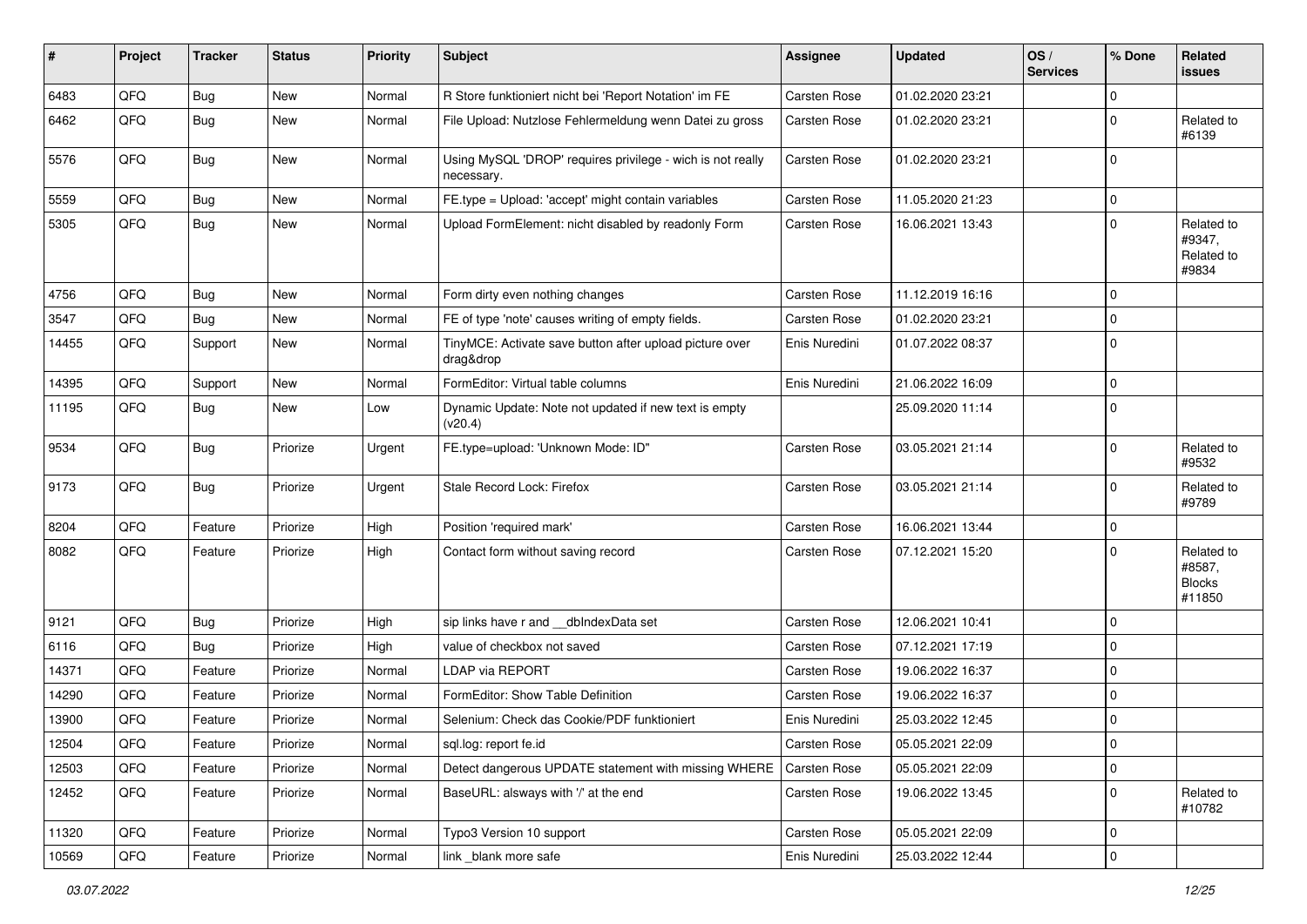| $\vert$ # | Project | <b>Tracker</b> | <b>Status</b> | <b>Priority</b> | Subject                                                                                            | Assignee            | <b>Updated</b>   | OS/<br><b>Services</b> | % Done      | Related<br><b>issues</b>                                               |
|-----------|---------|----------------|---------------|-----------------|----------------------------------------------------------------------------------------------------|---------------------|------------------|------------------------|-------------|------------------------------------------------------------------------|
| 10015     | QFQ     | Feature        | Priorize      | Normal          | Monospace in Textarea                                                                              | Carsten Rose        | 03.02.2020 13:40 |                        | $\Omega$    |                                                                        |
| 10012     | QFQ     | Feature        | Priorize      | Normal          | redirectAllMailTo: {{beEmail:T}}                                                                   | <b>Carsten Rose</b> | 08.05.2021 09:54 |                        | 0           | Related to<br>#12412,<br>Related to<br>#12413,<br>Related to<br>#10011 |
| 10011     | QFQ     | Feature        | Priorize      | Normal          | Offer new STORE_TYPO3 Variable 'beUser', 'beEmail'                                                 | <b>Carsten Rose</b> | 08.05.2021 09:51 |                        | $\Omega$    | Related to<br>#10012,<br>Related to<br>#12511                          |
| 10005     | QFQ     | Feature        | Priorize      | Normal          | Report / special column name:  AS _calendar                                                        | <b>Carsten Rose</b> | 03.06.2020 17:28 |                        | $\Omega$    |                                                                        |
| 10003     | QFQ     | Feature        | Priorize      | Normal          | fieldset: stronger visualize group                                                                 | Benjamin Baer       | 12.02.2020 08:13 |                        | $\mathbf 0$ |                                                                        |
| 9968      | QFQ     | Feature        | Priorize      | Normal          | Tooltip in Links for Developer                                                                     | Carsten Rose        | 01.02.2020 23:17 |                        | $\mathbf 0$ |                                                                        |
| 9928      | QFQ     | Feature        | Priorize      | Normal          | SpecialColumnName: a) Deprecated: ' AS "_+tag " ', b)<br>New: ' AS "_ <tag1><tag2>"'</tag2></tag1> | Carsten Rose        | 01.02.2020 23:17 |                        | $\mathbf 0$ | Related to<br>#9929                                                    |
| 9900      | QFQ     | Feature        | Priorize      | Normal          | Generic API Call: tt-content record >> JSON                                                        | Carsten Rose        | 01.02.2020 10:13 |                        | $\mathbf 0$ |                                                                        |
| 9668      | QFQ     | Feature        | Priorize      | Normal          | Form.mode: rename 'hidden' to 'hide'                                                               | Carsten Rose        | 05.05.2021 22:14 |                        | $\mathbf 0$ | Related to<br>#6437                                                    |
| 9394      | QFQ     | Feature        | Priorize      | Normal          | REST: allow for non numerical ids in get requests                                                  | <b>Carsten Rose</b> | 05.05.2021 22:10 |                        | $\mathbf 0$ |                                                                        |
| 9346      | QFQ     | Feature        | Priorize      | Normal          | beforeSave: check if an upload is given                                                            | Carsten Rose        | 11.06.2021 21:18 |                        | 0           |                                                                        |
| 9135      | QFQ     | Feature        | Priorize      | Normal          | Progress Bar generic / replace old hourglass download<br>popup                                     | Benjamin Baer       | 03.01.2022 07:43 |                        | $\Omega$    |                                                                        |
| 8963      | QFQ     | Feature        | Priorize      | Normal          | Setting values in a store: flexible way                                                            | Carsten Rose        | 05.05.2021 22:10 |                        | $\mathbf 0$ | Related to<br>#8975                                                    |
| 8585      | QFQ     | Feature        | Priorize      | Normal          | Enhance Error message for 'unknown form'                                                           | Carsten Rose        | 01.02.2020 10:13 |                        | $\mathbf 0$ |                                                                        |
| 8584      | QFQ     | Feature        | Priorize      | Normal          | FE 'Action' - never assign to Container (except Template<br>Group)                                 | Carsten Rose        | 01.02.2020 10:13 |                        | $\mathbf 0$ |                                                                        |
| 8277      | QFQ     | Feature        | Priorize      | Normal          | fe.parameter.default=                                                                              | Carsten Rose        | 01.02.2020 23:17 |                        | $\mathbf 0$ | Related to<br>#8113                                                    |
| 8044      | QFQ     | Feature        | Priorize      | Normal          | Transaction: a) Form, b) Report                                                                    | Carsten Rose        | 05.05.2021 22:14 |                        | $\mathbf 0$ | Related to<br>#8043                                                    |
| 8034      | QFQ     | Feature        | Priorize      | Normal          | FormElement 'data': 22.22.2222 should not be accepted                                              | <b>Carsten Rose</b> | 01.02.2020 10:13 |                        | 0           |                                                                        |
| 7965      | QFQ     | Feature        | Priorize      | Normal          | Input type 'text' with visual format - currency                                                    | Benjamin Baer       | 03.01.2022 07:45 |                        | $\mathbf 0$ |                                                                        |
| 7730      | QFQ     | Feature        | Priorize      | Normal          | SELECT Box: title in between                                                                       | Benjamin Baer       | 01.02.2020 23:22 |                        | 0           |                                                                        |
| 7630      | QFQ     | Feature        | Priorize      | Normal          | detailed error message for simple upload                                                           | Carsten Rose        | 01.02.2020 10:13 |                        | 0           |                                                                        |
| 7522      | QFQ     | Feature        | Priorize      | Normal          | Inserting default index.html to folder (Avoid Apache<br>Indexing)                                  | Carsten Rose        | 01.02.2020 10:13 |                        | $\mathbf 0$ |                                                                        |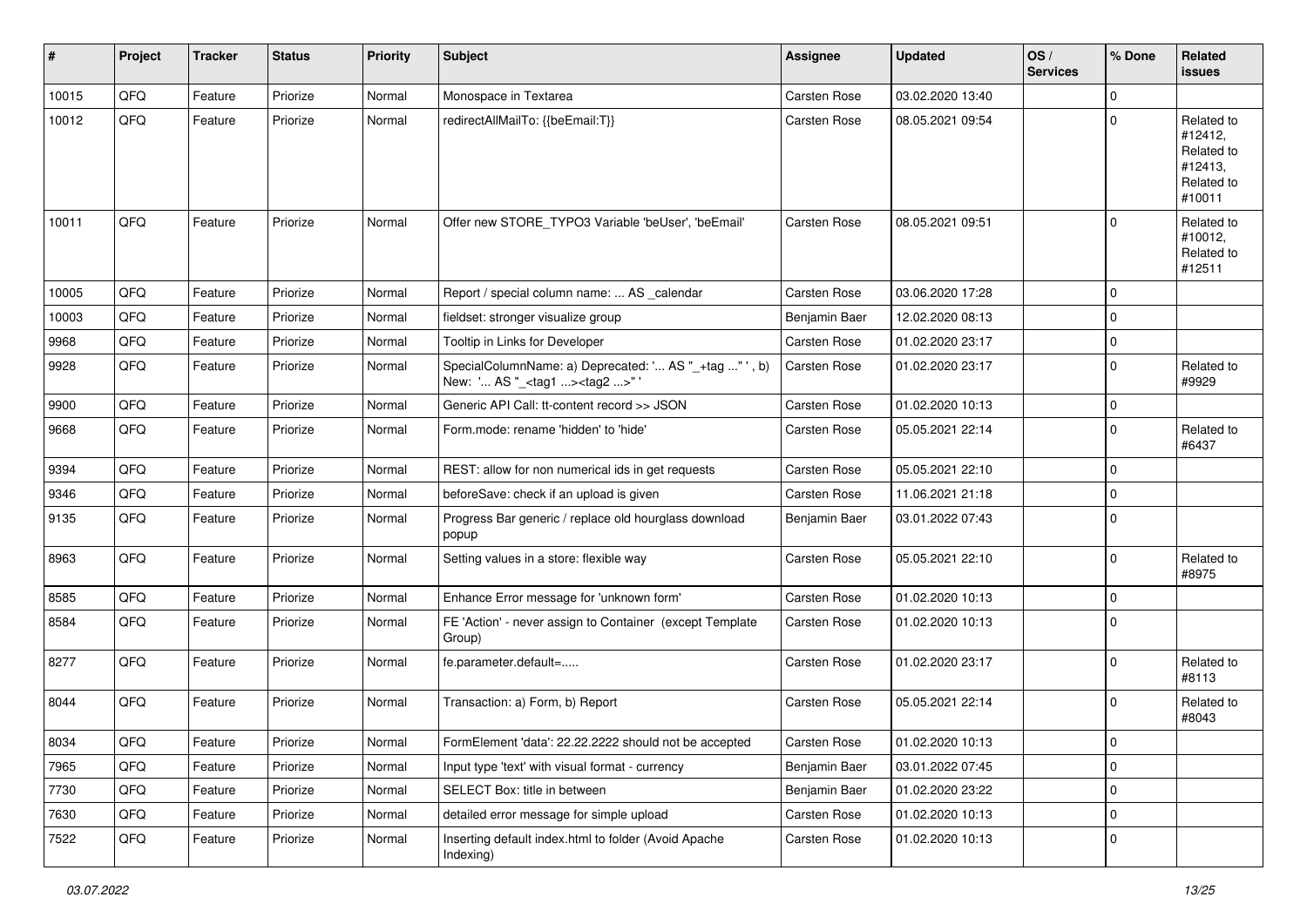| $\pmb{\sharp}$ | Project | <b>Tracker</b> | <b>Status</b> | <b>Priority</b> | <b>Subject</b>                                                                                           | Assignee            | <b>Updated</b>   | OS/<br><b>Services</b> | % Done         | <b>Related</b><br>issues                                                |
|----------------|---------|----------------|---------------|-----------------|----------------------------------------------------------------------------------------------------------|---------------------|------------------|------------------------|----------------|-------------------------------------------------------------------------|
| 7290           | QFQ     | Feature        | Priorize      | Normal          | FormEditor: title as textarea if LEN(title)>60                                                           | Carsten Rose        | 01.02.2020 10:13 |                        | $\Omega$       | Blocked by<br>#7682                                                     |
| 7217           | QFQ     | Feature        | Priorize      | Normal          | Download: notice User if `_sip=?` is missing                                                             | Carsten Rose        | 01.02.2020 10:13 |                        | $\Omega$       |                                                                         |
| 6998           | QFQ     | Feature        | Priorize      | Normal          | Form: with debug=on show column information as tooltip of<br>column label                                | Carsten Rose        | 01.02.2020 10:13 |                        | $\Omega$       |                                                                         |
| 6870           | QFQ     | Feature        | Priorize      | Normal          | Click on '_link' triggers an API call                                                                    | Benjamin Baer       | 03.01.2022 08:25 |                        | 0              |                                                                         |
| 6801           | QFQ     | Feature        | Priorize      | Normal          | Fabric: Maximize / FullIscreen                                                                           | Benjamin Baer       | 21.03.2022 09:56 |                        | $\Omega$       |                                                                         |
| 6224           | QFQ     | Feature        | Priorize      | Normal          | Dynamic update: fade in/out fields                                                                       | Benjamin Baer       | 21.03.2022 09:50 |                        | 0              |                                                                         |
| 5942           | QFQ     | Feature        | Priorize      | Normal          | 'L' and 'type': append to links, generate via 'link' by using<br>'u:' .                                  | Carsten Rose        | 01.02.2020 10:13 |                        | $\mathbf 0$    |                                                                         |
| 5562           | QFQ     | Feature        | Priorize      | Normal          | Drag'n'Drop fuer Uploads                                                                                 | Benjamin Baer       | 21.03.2022 09:52 |                        | 0              | Related to<br>#9706                                                     |
| 5366           | QFQ     | Feature        | Priorize      | Normal          | Saving with keyboard shortcuts                                                                           | Benjamin Baer       | 21.03.2022 09:47 |                        | $\Omega$       |                                                                         |
| 3867           | QFQ     | Feature        | Priorize      | Normal          | Readonly Formular: Template Groups add/delete<br>ausbeldnen                                              | Carsten Rose        | 05.05.2021 22:12 |                        | $\Omega$       |                                                                         |
| 14283          | QFQ     | <b>Bug</b>     | Priorize      | Normal          | HEIC / HEIF convert doesn't trigger                                                                      | Carsten Rose        | 19.06.2022 16:37 |                        | $\Omega$       |                                                                         |
| 13943          | QFQ     | <b>Bug</b>     | Priorize      | Normal          | unable to find formgroup                                                                                 | Enis Nuredini       | 28.05.2022 11:03 |                        | $\Omega$       |                                                                         |
| 12325          | QFQ     | <b>Bug</b>     | Priorize      | Normal          | MultiDB form.dblndex not working for report syntax                                                       | Carsten Rose        | 07.09.2021 13:37 |                        | 0              | Related to<br>#12145,<br>Related to<br>#12314                           |
| 9975           | QFQ     | Bug            | Priorize      | Normal          | Dropdown Menu: 'r:3' broken                                                                              | Carsten Rose        | 01.02.2020 10:13 |                        | 0              |                                                                         |
| 9958           | QFQ     | <b>Bug</b>     | Priorize      | Normal          | Broken subrecord query: no error message                                                                 | Carsten Rose        | 05.02.2021 15:15 |                        | 0              |                                                                         |
| 9947           | QFQ     | <b>Bug</b>     | Priorize      | Normal          | Unwanted error message if missing 'typeAheadSglPrefetch'                                                 | Carsten Rose        | 01.02.2020 10:13 |                        | 0              |                                                                         |
| 9862           | QFQ     | <b>Bug</b>     | Priorize      | Normal          | Failed writing to sql mail qfq.log should throw an exception                                             | Carsten Rose        | 01.02.2020 10:13 |                        | $\overline{0}$ |                                                                         |
| 9834           | QFQ     | <b>Bug</b>     | Priorize      | Normal          | Input elements with tag 'disabled' are missing on<br>form-submit: server option 'processReadOnly' broken | Carsten Rose        | 07.12.2021 16:43 |                        | $\mathbf 0$    | Related to<br>#9691,<br>Related to<br>#5305, Has<br>duplicate<br>#12331 |
| 8037           | QFQ     | <b>Bug</b>     | Priorize      | Normal          | FE.type=upload (advanced mode): {{slaveld:V}} missing<br>during dynamic update                           | Carsten Rose        | 01.02.2020 10:13 |                        | $\mathbf 0$    |                                                                         |
| 7656           | QFQ     | Bug            | Priorize      | Normal          | FE with required, 'pattern' and 'extraButtonLock': always<br>complain about missing value                | Carsten Rose        | 01.02.2020 10:13 |                        | $\mathbf 0$    |                                                                         |
| 7616           | QFQ     | Bug            | Priorize      | Normal          | Selectlist with Enum & Dynamic Update                                                                    | Carsten Rose        | 01.02.2020 10:13 |                        | $\overline{0}$ |                                                                         |
| 6574           | QFQ     | <b>Bug</b>     | Priorize      | Normal          | gfg.log: Fehlermeldung wurde angezeigt, aber nicht geloggt                                               | <b>Carsten Rose</b> | 01.02.2020 10:13 |                        | $\mathbf 0$    |                                                                         |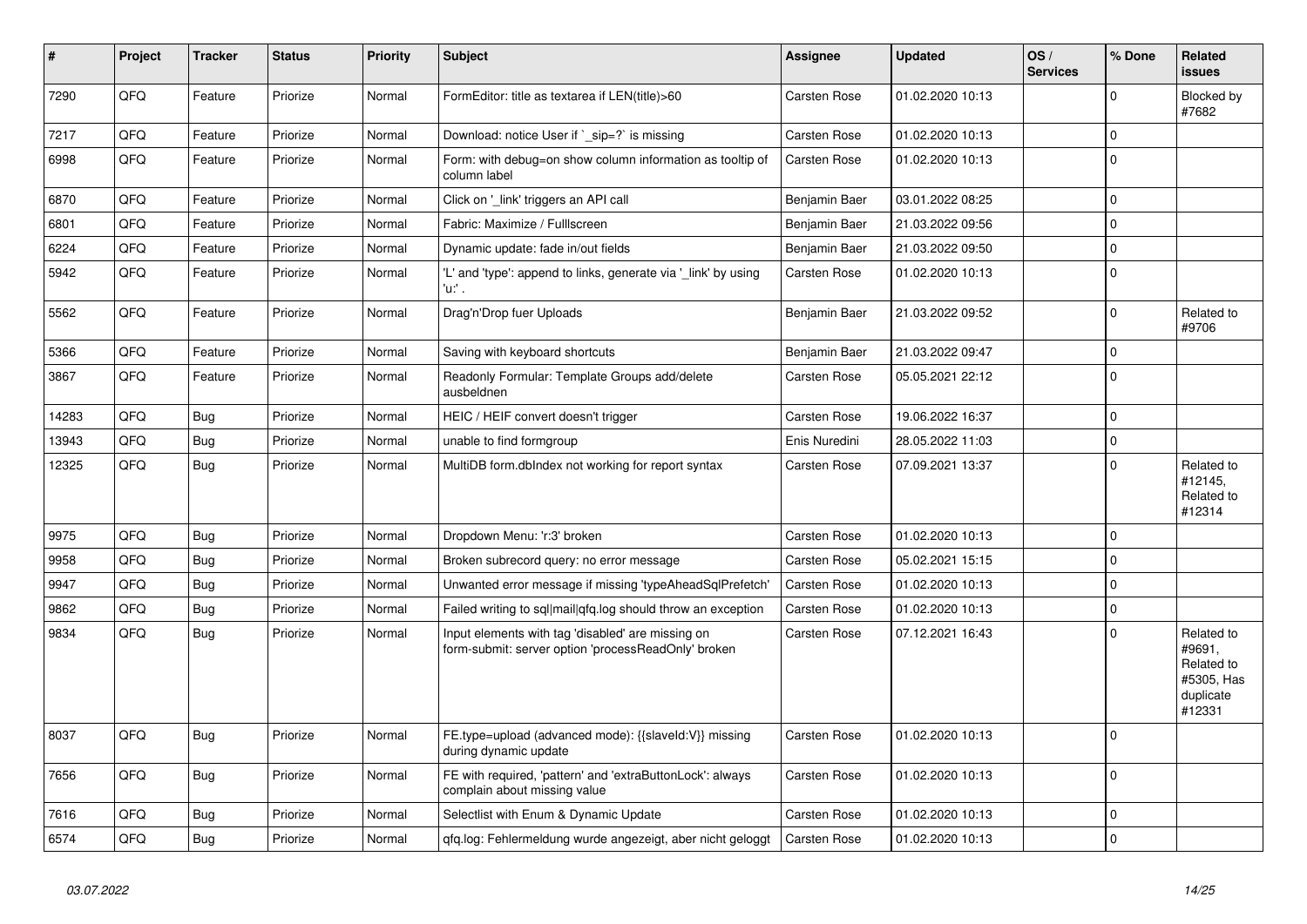| $\vert$ # | Project | <b>Tracker</b> | <b>Status</b> | <b>Priority</b> | <b>Subject</b>                                                                                      | <b>Assignee</b>     | <b>Updated</b>   | OS/<br><b>Services</b> | % Done       | <b>Related</b><br><b>issues</b>                                                                                                                                       |
|-----------|---------|----------------|---------------|-----------------|-----------------------------------------------------------------------------------------------------|---------------------|------------------|------------------------|--------------|-----------------------------------------------------------------------------------------------------------------------------------------------------------------------|
| 6566      | QFQ     | Bug            | Priorize      | Normal          | Link Function 'delete': provided parameter missing on page<br>reload                                | Benjamin Baer       | 03.01.2022 08:08 |                        | $\Omega$     |                                                                                                                                                                       |
| 6140      | QFQ     | <b>Bug</b>     | Priorize      | Normal          | QFQ DnD Sort: Locked fields                                                                         | Benjamin Baer       | 21.03.2022 09:56 |                        | 0            |                                                                                                                                                                       |
| 4457      | QFO     | <b>Bug</b>     | Priorize      | Normal          | typeahead: pressing return to select an item, saves the form<br>and closes the form.                | Benjamin Baer       | 03.01.2022 08:01 |                        | $\mathbf 0$  | Related to<br>#4398                                                                                                                                                   |
| 3782      | QFQ     | <b>Bug</b>     | Priorize      | Normal          | Bei fehlerhafter Eingabe (z.B. Datum) sollte das erwartete<br>Format angezeigt werden               | <b>Carsten Rose</b> | 01.02.2020 10:13 |                        | $\mathbf 0$  |                                                                                                                                                                       |
| 2665      | QFQ     | <b>Bug</b>     | Priorize      | Normal          | Dynamic Update funktioniert nicht, wenn beim<br>entsprechenden FormElement eine size angegeben ist. | Benjamin Baer       | 03.01.2022 08:12 |                        | 30           |                                                                                                                                                                       |
| 7602      | QFQ     | Feature        | ToDo          | High            | Multi Select: with checkboxes                                                                       | Benjamin Baer       | 22.03.2022 09:07 |                        | 0            |                                                                                                                                                                       |
| 12463     | QFQ     | <b>Bug</b>     | ToDo          | High            | QFQ Function: 'function' and 'sql' on same level - output of<br>sal is shown two times.             | Carsten Rose        | 15.12.2021 16:31 |                        | $\mathbf{0}$ |                                                                                                                                                                       |
| 12395     | QFQ     | Bug            | ToDo          | High            | QFQ Function: Result two times shown                                                                | <b>Carsten Rose</b> | 18.02.2022 08:59 |                        | $\mathbf{0}$ |                                                                                                                                                                       |
| 14320     | QFQ     | Feature        | ToDo          | Normal          | Allow specific HTML Tags and Attributes: general, TinyMCE                                           | Enis Nuredini       | 17.06.2022 10:44 |                        | $\Omega$     | Related to<br>#12664,<br>Related to<br>#12039,<br>Related to<br>#11702.<br>Related to<br>#7239,<br>Related to<br>#3708,<br>Related to<br>#3646,<br>Related to<br>#880 |
| 12262     | QFQ     | Feature        | ToDo          | Normal          | Form buttons on top: more customable                                                                | Enis Nuredini       | 17.06.2022 10:44 |                        | $\Omega$     | Related to<br>#13945, Has<br>duplicate<br>#4046, Has<br>duplicate<br>#10080                                                                                           |
| 14303     | QFQ     | <b>Bug</b>     | ToDo          | Normal          | datetime broken with picker                                                                         | Enis Nuredini       | 17.06.2022 09:02 |                        | $\Omega$     | Related to<br>#12630                                                                                                                                                  |
| 13899     | QFQ     | <b>Bug</b>     | ToDo          | Normal          | Selenium: zum laufen bringen                                                                        | Enis Nuredini       | 25.03.2022 10:24 |                        | 0            |                                                                                                                                                                       |
| 9517      | QFQ     | Feature        | In Progress   | High            | Input multiple tags with typeahead                                                                  | <b>Carsten Rose</b> | 03.05.2021 21:14 |                        | 40           | Related to<br>#10150                                                                                                                                                  |
| 12508     | QFQ     | Bug            | In Progress   | High            | qfq Form: sendMail                                                                                  | Karin Niffeler      | 19.03.2022 17:48 |                        | $\mathbf{0}$ |                                                                                                                                                                       |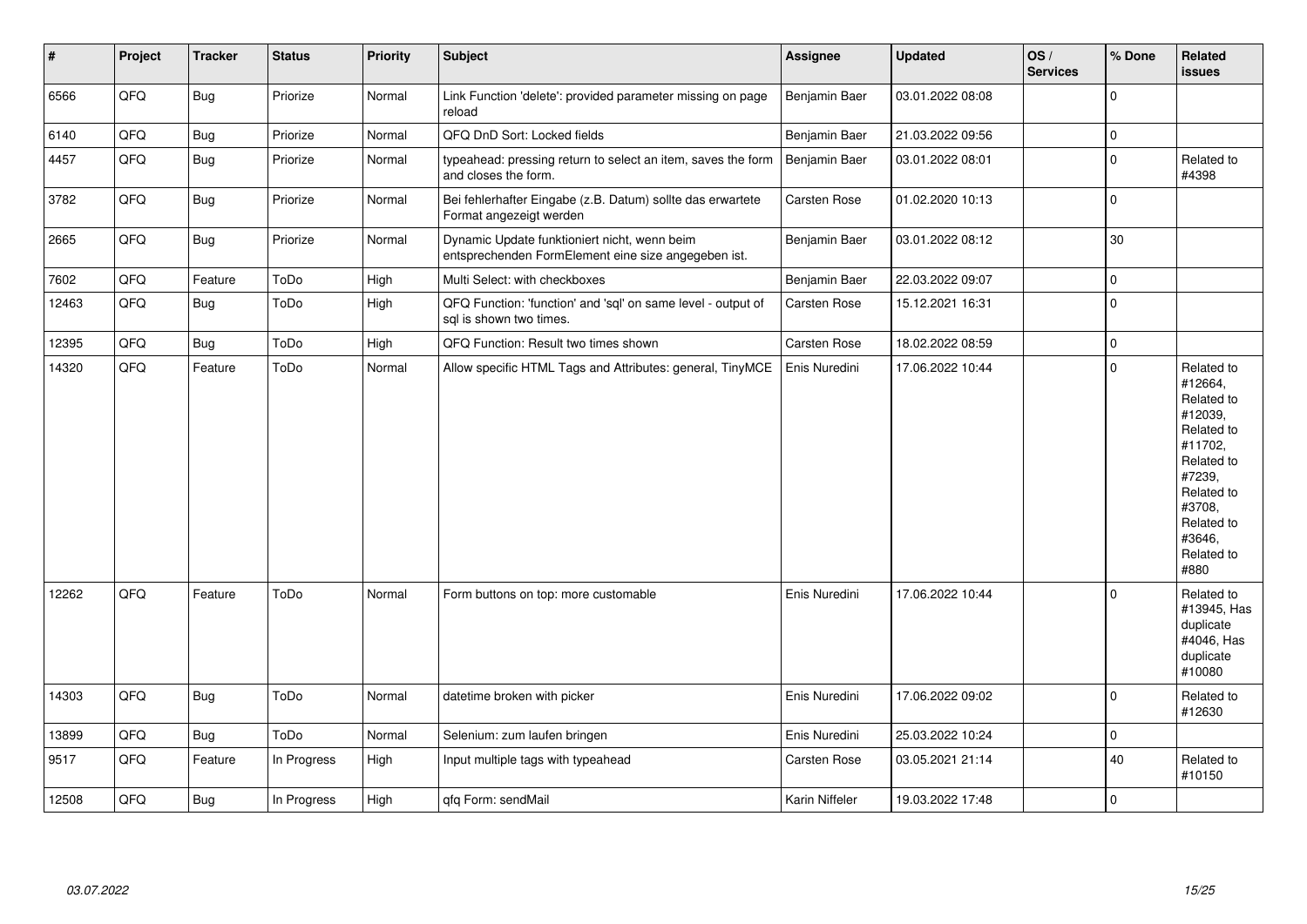| $\vert$ # | Project | <b>Tracker</b> | <b>Status</b> | <b>Priority</b> | <b>Subject</b>                                   | Assignee            | <b>Updated</b>   | OS/<br><b>Services</b> | % Done       | Related<br>issues                                                                                                              |
|-----------|---------|----------------|---------------|-----------------|--------------------------------------------------|---------------------|------------------|------------------------|--------------|--------------------------------------------------------------------------------------------------------------------------------|
| 9789      | QFQ     | Bug            | In Progress   | High            | Record Lock: release to early on 'leave page'    | Carsten Rose        | 10.01.2022 09:25 |                        | 100          | Related to<br>#10081,<br>Related to<br>#9173,<br>Related to<br>#8702                                                           |
| 13330     | QFQ     | Feature        | In Progress   | Normal          | Multi Form: Upload                               | Carsten Rose        | 07.11.2021 12:40 |                        | 50           | Related to<br>#9706                                                                                                            |
| 12630     | QFQ     | Feature        | In Progress   | Normal          | Input: date[time]: min / max values              | Enis Nuredini       | 20.06.2022 18:31 |                        | $\mathbf 0$  | Related to<br>#10096,<br>Related to<br>#14302,<br>Related to<br>#14303                                                         |
| 12440     | QFQ     | Feature        | In Progress   | Normal          | Typo3 V10 upgrade (durchfuehren und testen)      | <b>Carsten Rose</b> | 21.03.2022 09:53 |                        | 50           | Related to<br>#12357,<br>Related to<br>#12067,<br>Related to<br>#10661                                                         |
| 12439     | QFQ     | Feature        | In Progress   | Normal          | TinyMCE Paste from Word & Character Count/Limit  | <b>Carsten Rose</b> | 05.05.2021 22:15 |                        | $\mathbf{0}$ |                                                                                                                                |
| 11980     | QFQ     | Feature        | In Progress   | Normal          | protected verzeichnis MUSS geschützt werden      | Carsten Rose        | 07.09.2021 13:30 |                        | $\mathbf 0$  |                                                                                                                                |
| 11076     | QFQ     | Feature        | In Progress   | Normal          | SELECT  AS _websocket                            | Carsten Rose        | 30.08.2020 17:49 |                        | 0            |                                                                                                                                |
| 10793     | QFQ     | Feature        | In Progress   | Normal          | <b>Update NPM Packages</b>                       | Carsten Rose        | 07.09.2021 13:25 |                        | $30\,$       |                                                                                                                                |
| 10443     | QFQ     | Feature        | In Progress   | Normal          | Konzept_api / _live                              | <b>Carsten Rose</b> | 07.05.2020 09:39 |                        | 0            |                                                                                                                                |
| 6250      | QFQ     | Feature        | In Progress   | Normal          | Enhance layout: a) Subrecord, b) Subrecord-Title | Carsten Rose        | 01.02.2020 23:22 |                        | $\mathbf{0}$ | Related to<br>#5391                                                                                                            |
| 5695      | QFQ     | Feature        | In Progress   | Normal          | Multiform                                        | Carsten Rose        | 02.01.2021 18:38 |                        | 0            |                                                                                                                                |
| 4194      | QFQ     | Feature        | In Progress   | Normal          | Bootstrap 4 ist jetzt offiziel                   |                     | 03.05.2021 20:47 |                        | $\mathbf 0$  | Related to<br>#10114                                                                                                           |
| 14323     | QFQ     | <b>Bug</b>     | In Progress   | Normal          | Report: render=both single - no impact           | Carsten Rose        | 19.06.2022 18:31 |                        | $\mathbf 0$  |                                                                                                                                |
| 14175     | QFQ     | Bug            | In Progress   | Normal          | Opening a form with no QFQ Session cookie fails  | Carsten Rose        | 03.06.2022 10:40 |                        | $\mathbf 0$  |                                                                                                                                |
| 11517     | QFQ     | <b>Bug</b>     | In Progress   | Normal          | extraButtonInfo Broken for multiple FormElements | <b>Carsten Rose</b> | 12.05.2022 13:12 |                        | 0            | Related to<br>#7890,<br>Related to<br>#3811, Has<br>duplicate<br>#10905, Has<br>duplicate<br>#10553, Has<br>duplicate<br>#6779 |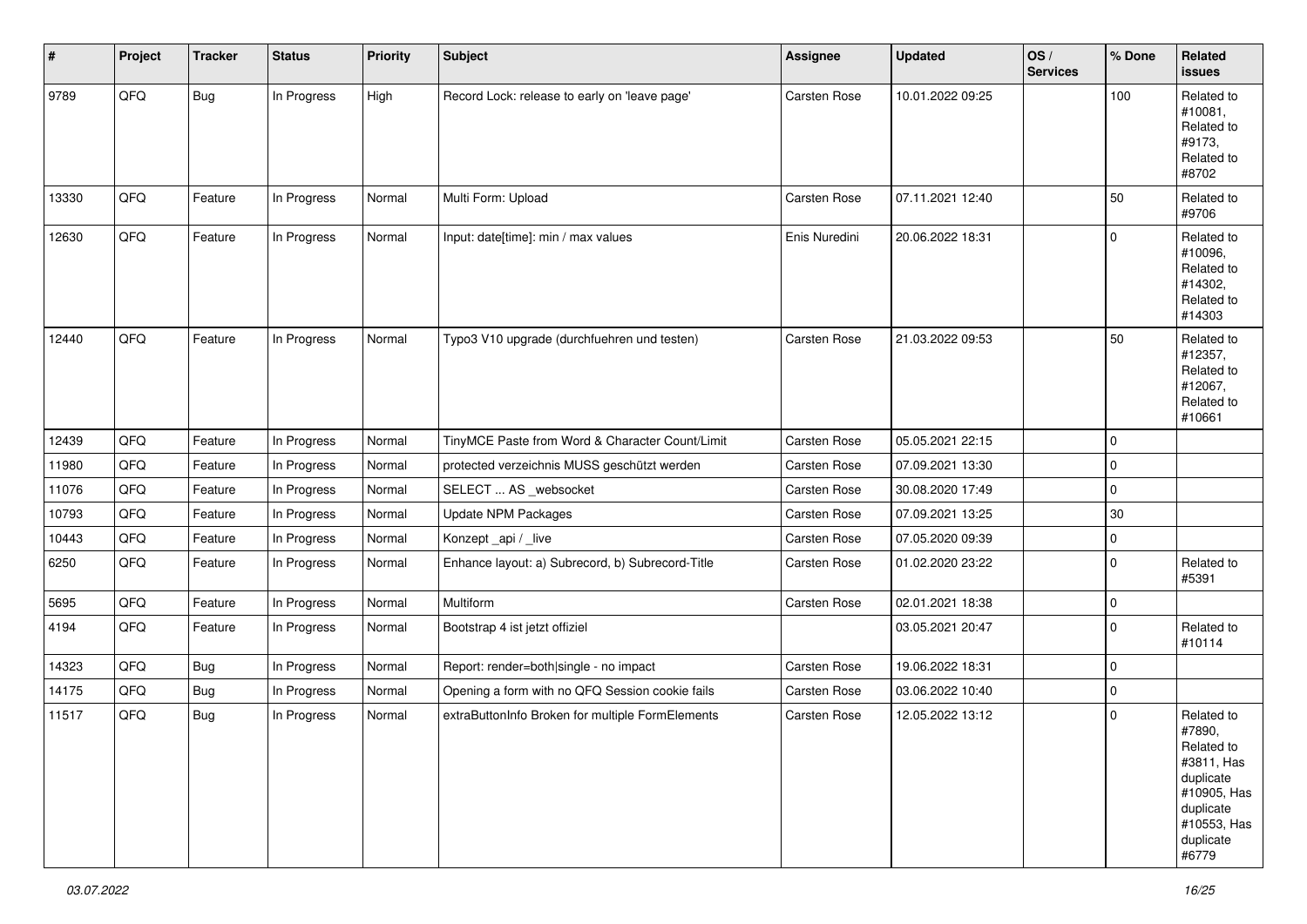| ∦     | Project | <b>Tracker</b> | <b>Status</b>              | <b>Priority</b> | <b>Subject</b>                                                                               | <b>Assignee</b>     | <b>Updated</b>   | OS/<br><b>Services</b> | % Done       | Related<br><b>issues</b>                    |
|-------|---------|----------------|----------------------------|-----------------|----------------------------------------------------------------------------------------------|---------------------|------------------|------------------------|--------------|---------------------------------------------|
| 10661 | QFQ     | <b>Bug</b>     | In Progress                | Normal          | Typo3 Warnungen                                                                              | <b>Carsten Rose</b> | 07.09.2021 13:23 |                        | $\mathbf 0$  | Related to<br>#12440                        |
| 9691  | QFQ     | <b>Bug</b>     | In Progress                | Normal          | Checkbox: dynamic update > readonly                                                          | Carsten Rose        | 01.02.2020 23:22 |                        | 50           | Related to<br>#9834                         |
| 13566 | QFQ     | Feature        | Ready to sync<br>(develop) | Normal          | Delete config-example.qfq.php file                                                           | <b>Carsten Rose</b> | 23.12.2021 09:25 |                        | $\Omega$     |                                             |
| 9548  | QFQ     | Feature        | Feedback                   | High            | FormElement: Pattern mismatch - optional report only on<br>focus lost                        | Benjamin Baer       | 03.05.2021 21:14 |                        | $\mathbf{0}$ |                                             |
| 9052  | QFQ     | Feature        | Feedback                   | High            | Report: CodeMirror with SQL Syntax Highlight in FE                                           | Enis Nuredini       | 08.06.2022 10:25 |                        | $\pmb{0}$    |                                             |
| 11630 | QFQ     | <b>Bug</b>     | Feedback                   | High            | Bitte check ob CALL() in 20.11.0 noch so funktioniert wie in<br>20.4.1                       | Enis Nuredini       | 28.05.2022 13:45 |                        | $\mathbf{0}$ | Related to<br>#11325                        |
| 13572 | QFQ     | Feature        | Feedback                   | Normal          | Form Load: misleading error message on trying to load non<br>existent primary record         | Enis Nuredini       | 16.05.2022 23:16 |                        | 100          |                                             |
| 12584 | QFQ     | Feature        | Feedback                   | Normal          | T3 v10 migration script: replace alias-patterns (v11)                                        | Carsten Rose        | 28.05.2022 11:12 |                        | 100          |                                             |
| 10782 | QFQ     | Feature        | Feedback                   | Normal          | Tiny MCE: Image Upload                                                                       | Enis Nuredini       | 16.05.2022 23:16 |                        | 0            | Related to<br>#12452                        |
| 10124 | QFQ     | Feature        | Feedback                   | Normal          | qfq AAI-Login                                                                                | Karin Niffeler      | 07.05.2020 09:36 |                        | $\mathbf{0}$ |                                             |
| 5894  | QFQ     | Feature        | Feedback                   | Normal          | Typeahead in Report: show/hide rows dynamically                                              | Carsten Rose        | 18.02.2022 08:50 |                        | $\Omega$     | Related to<br>#5893.<br>Related to<br>#5885 |
| 13767 | QFQ     | <b>Bug</b>     | Feedback                   | Normal          | date/time-picker: required shows up/down button orange                                       | Enis Nuredini       | 16.05.2022 23:16 |                        | $\Omega$     |                                             |
| 12546 | QFQ     | <b>Bug</b>     | Feedback                   | Normal          | Branch 'Development' - Unit Tests mit dirty workaround<br>angepasst                          | Carsten Rose        | 19.03.2022 17:48 |                        | $\Omega$     |                                             |
| 11347 | QFQ     | <b>Bug</b>     | Feedback                   | Normal          | If Bedingungen funktionieren nicht korrekt                                                   | Christoph Fuchs     | 21.03.2021 20:37 |                        | $\mathbf 0$  |                                             |
| 9898  | QFQ     | <b>Bug</b>     | Feedback                   | Normal          | Formular trotz Timeout gespeichert                                                           | Benjamin Baer       | 01.02.2020 15:56 |                        | $\mathbf 0$  |                                             |
| 9535  | QFQ     | <b>Bug</b>     | Feedback                   | Normal          | Report:  AS '_vertical' - column to wide - vertical >> rot45,<br>rot90                       | Benjamin Baer       | 01.02.2020 15:56 |                        | $\Omega$     |                                             |
| 8316  | QFQ     | Bug            | Feedback                   | Normal          | Documentation/Behaviour for Nested Queries and<br>Record-Store confusing                     | Nicola Chiapolini   | 20.11.2019 09:14 |                        | $\mathbf{0}$ |                                             |
| 880   | QFQ     | Feature        | Some day<br>maybe          | Urgent          | Security: PHP, SQL Injection, XSS                                                            |                     | 03.05.2021 21:14 |                        | 0            | Related to<br>#14320                        |
| 4258  | QFQ     | Feature        | Some day<br>maybe          | High            | <b>System Defaults: Forms</b>                                                                | Carsten Rose        | 03.05.2021 21:14 |                        | $\Omega$     |                                             |
| 3990  | QFQ     | Feature        | Some day<br>maybe          | High            | custom class definition: add space automatically                                             | Carsten Rose        | 03.05.2021 21:14 |                        | $\Omega$     |                                             |
| 3967  | QFQ     | Feature        | Some day<br>maybe          | High            | Report: Checkbox, Radio, Dropdown, Input welches ohne<br>Submit funktioniert - 'Inline-Form' | Carsten Rose        | 03.05.2021 21:14 |                        | 0            |                                             |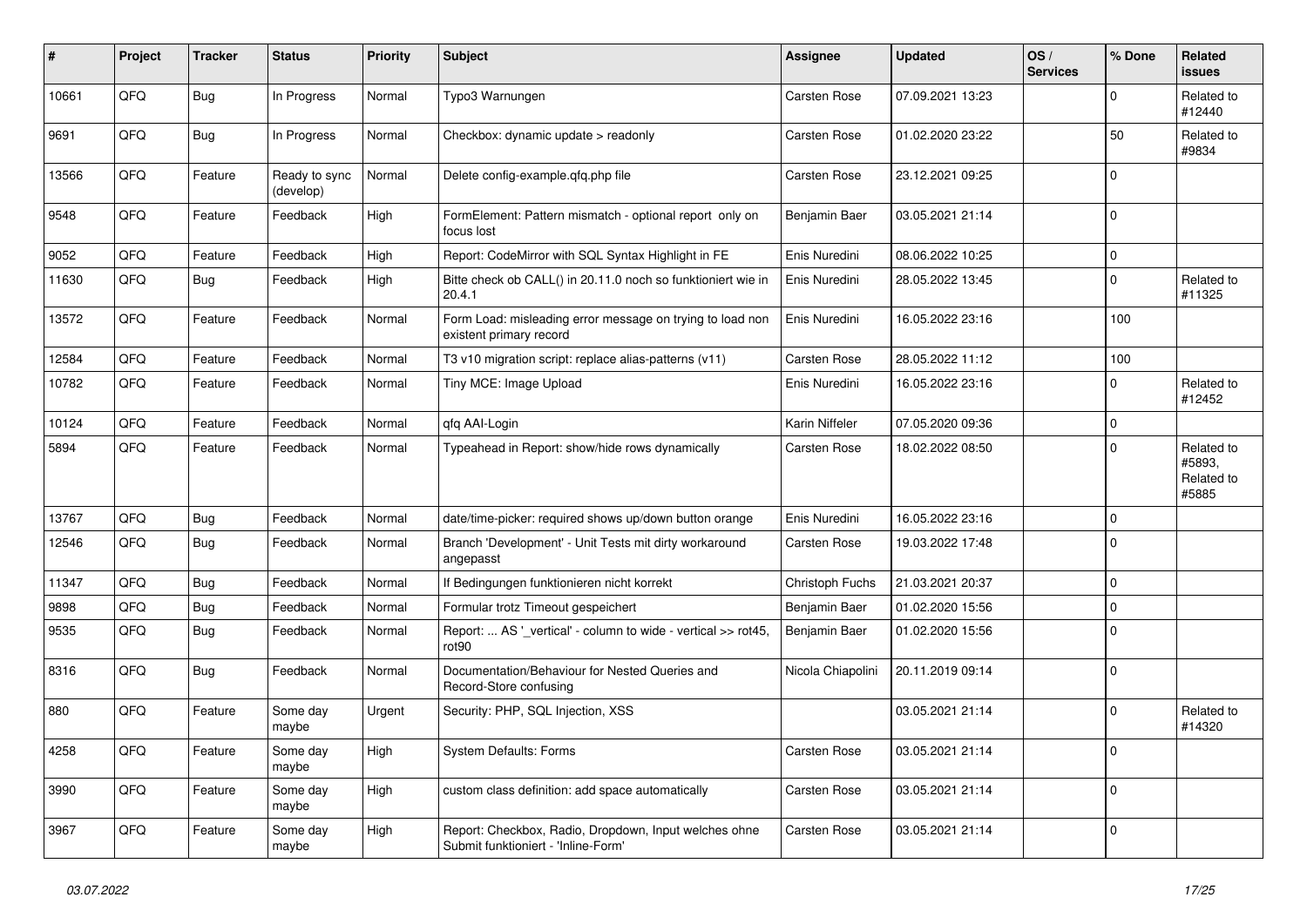| $\vert$ # | Project | <b>Tracker</b> | <b>Status</b>     | <b>Priority</b> | <b>Subject</b>                                                                                         | Assignee      | <b>Updated</b>   | OS/<br><b>Services</b> | % Done       | Related<br><b>issues</b>                                              |
|-----------|---------|----------------|-------------------|-----------------|--------------------------------------------------------------------------------------------------------|---------------|------------------|------------------------|--------------|-----------------------------------------------------------------------|
| 3848      | QFQ     | Feature        | Some day<br>maybe | High            | Antivirus check fuer Upload files in gfg?                                                              | Carsten Rose  | 03.05.2021 21:14 |                        | $\Omega$     | Related to<br>#4131                                                   |
| 4279      | QFQ     | <b>Bug</b>     | Some day<br>maybe | High            | config.linkVars lost                                                                                   | Carsten Rose  | 03.05.2021 21:14 |                        | $\mathbf 0$  |                                                                       |
| 3570      | QFQ     | <b>Bug</b>     | Some day<br>maybe | High            | Formular mit prmitnew permitEdit=Always wird nicht<br>aufgerufen (ist leer)                            | Carsten Rose  | 03.05.2021 21:14 |                        | $\mathbf{0}$ |                                                                       |
| 3109      | QFQ     | <b>Bug</b>     | Some day<br>maybe | High            | RealUrl: Links werden nicht korrekt gerendert                                                          | Carsten Rose  | 03.05.2021 21:14 |                        | $\mathbf 0$  |                                                                       |
| 3061      | QFQ     | Bug            | Some day<br>maybe | High            | winstitute: mysql connection durcheinander - nmhp17<br>(ag7)/QFQ arbeitet mit DB/Tabellen von biostat. | Carsten Rose  | 03.05.2021 21:14 |                        | $\mathbf 0$  |                                                                       |
| 13608     | QFQ     | Feature        | Some day<br>maybe | Normal          | Automatic Browser Language Redirect                                                                    | Enis Nuredini | 17.06.2022 08:35 |                        | $\Omega$     |                                                                       |
| 12611     | QFQ     | Feature        | Some day<br>maybe | Normal          | Refactoring: Bootstrap with Lazy Loading                                                               | Carsten Rose  | 08.06.2022 10:37 |                        | $\Omega$     | Related to<br>#12490,<br>Related to<br>#10013,<br>Related to<br>#7732 |
| 12337     | QFQ     | Feature        | Some day<br>maybe | Normal          | Database.php: better caching                                                                           | Carsten Rose  | 16.09.2021 15:10 |                        | $\mathbf 0$  |                                                                       |
| 12315     | QFQ     | Feature        | Some day<br>maybe | Normal          | Form History (Diffs) / Backups                                                                         | Carsten Rose  | 16.09.2021 15:10 |                        | $\mathbf 0$  |                                                                       |
| 11323     | QFQ     | Feature        | Some day<br>maybe | Normal          | Report Frontend Editor Modal + Codemirror                                                              | Carsten Rose  | 16.09.2021 15:10 |                        | $\mathbf 0$  | Related to<br>#11036                                                  |
| 11322     | QFQ     | Feature        | Some day<br>maybe | Normal          | Form Element JSON - (multiline parameter field)                                                        | Carsten Rose  | 16.09.2021 15:10 |                        | $\pmb{0}$    |                                                                       |
| 11217     | QFQ     | Feature        | Some day<br>maybe | Normal          | <b>Extend Script Functionality</b>                                                                     | Carsten Rose  | 16.09.2021 15:10 |                        | $\mathbf 0$  |                                                                       |
| 11036     | QFQ     | Feature        | Some day<br>maybe | Normal          | inline report editor permissions                                                                       | Carsten Rose  | 16.09.2021 15:09 |                        | $\Omega$     | Related to<br>#11323                                                  |
| 10745     | QFQ     | Feature        | Some day<br>maybe | Normal          | <b>Tablesorter Excel Export</b>                                                                        | Carsten Rose  | 16.09.2021 15:09 |                        | $\mathbf 0$  |                                                                       |
| 10738     | QFQ     | Feature        | Some day<br>maybe | Normal          | CORS headers for external API requests                                                                 |               | 10.06.2020 14:00 |                        | $\mathbf 0$  |                                                                       |
| 10716     | QFQ     | Feature        | Some day<br>maybe | Normal          | Business Logic mit Externen Skripten                                                                   | Carsten Rose  | 16.09.2021 15:10 |                        | $\mathbf 0$  | Related to<br>#10713.<br>Related to<br>#8217                          |
| 10116     | QFQ     | Feature        | Some day<br>maybe | Normal          | TypeAhead: Tag - show inside 'input' element                                                           | Carsten Rose  | 16.09.2021 15:09 |                        | $\mathbf 0$  |                                                                       |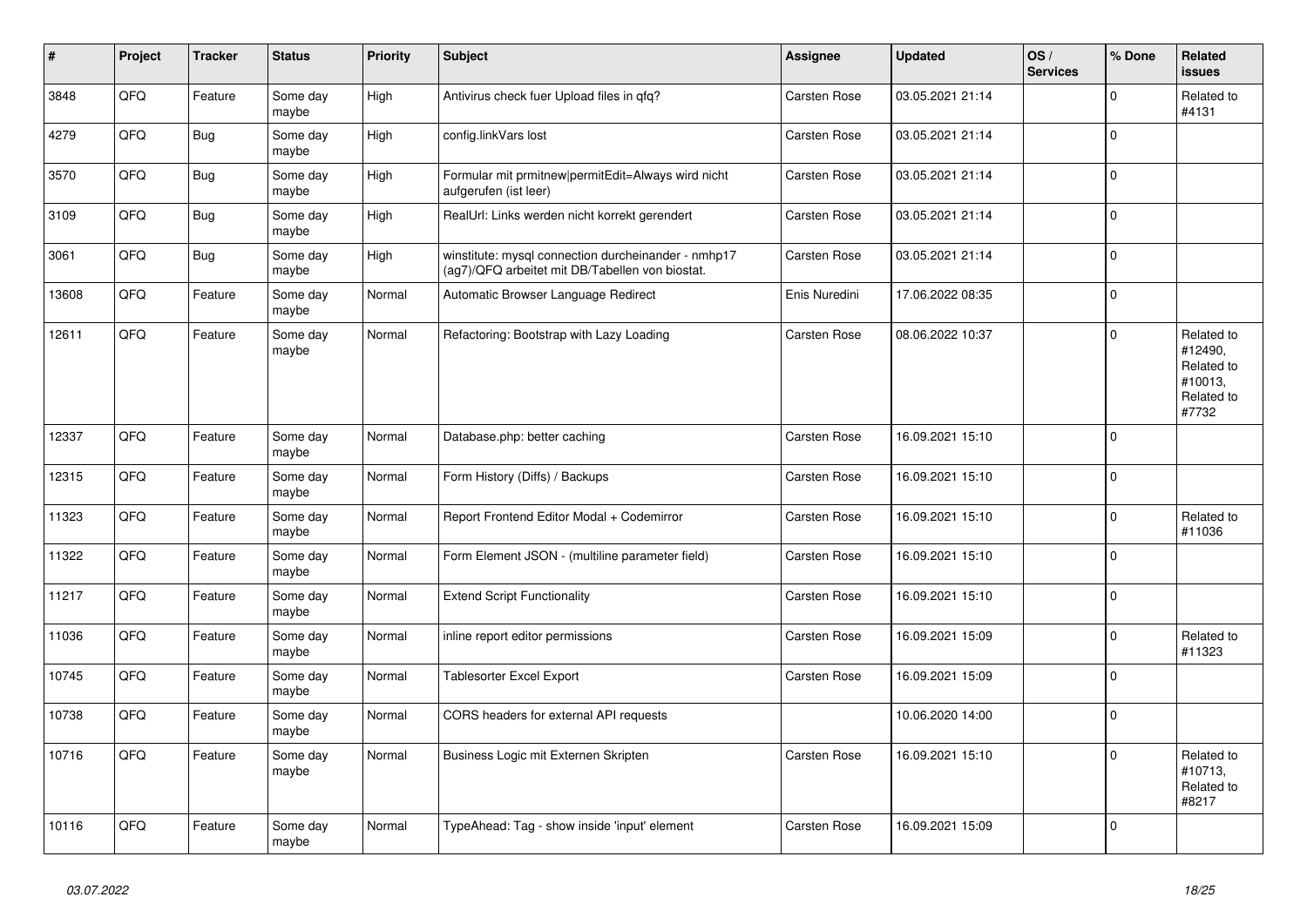| #     | Project | <b>Tracker</b> | <b>Status</b>     | <b>Priority</b> | <b>Subject</b>                                     | Assignee      | <b>Updated</b>   | OS/<br><b>Services</b> | % Done      | <b>Related</b><br><b>issues</b>                                        |
|-------|---------|----------------|-------------------|-----------------|----------------------------------------------------|---------------|------------------|------------------------|-------------|------------------------------------------------------------------------|
| 10095 | QFQ     | Feature        | Some day<br>maybe | Normal          | Generic Gitlab Integration into QFQ                | Carsten Rose  | 16.09.2021 15:10 |                        | $\Omega$    |                                                                        |
| 10013 | QFQ     | Feature        | Some day<br>maybe | Normal          | FE.typ=editor: CodeMirror                          | Carsten Rose  | 08.06.2022 10:37 |                        | $\mathbf 0$ | Related to<br>#12611,<br>Related to<br>#12490,<br>Related to<br>#7732  |
| 9704  | QFQ     | Feature        | Some day<br>maybe | Normal          | Thumbnails Generieren beim Splitten von PDF Files  | Carsten Rose  | 11.12.2019 16:01 |                        | 0           |                                                                        |
| 9579  | QFQ     | Feature        | Some day<br>maybe | Normal          | Multiform with Process Row                         | Carsten Rose  | 11.12.2019 16:01 |                        | $\mathbf 0$ |                                                                        |
| 9130  | QFQ     | Feature        | Some day<br>maybe | Normal          | tablesorter: Automatic Row numbering / Zeilenummer | Benjamin Baer | 01.02.2020 23:22 |                        | $\mathbf 0$ |                                                                        |
| 8894  | QFQ     | Feature        | Some day<br>maybe | Normal          | Documentation Tags Usable in QFQ Application       | Carsten Rose  | 11.12.2019 16:01 |                        | $\mathbf 0$ |                                                                        |
| 8892  | QFQ     | Feature        | Some day<br>maybe | Normal          | Display and Edit SQL Comments in Form Editor       | Carsten Rose  | 11.12.2019 16:01 |                        | $\mathbf 0$ |                                                                        |
| 8586  | QFQ     | Feature        | Some day<br>maybe | Normal          | QFQ: Enhance Error message for 'record not found'  | Carsten Rose  | 16.09.2021 15:10 |                        | $\mathbf 0$ |                                                                        |
| 8522  | QFQ     | Feature        | Some day<br>maybe | Normal          | build QFQ - npm warnings                           | Benjamin Baer | 01.02.2020 23:19 |                        | 50          |                                                                        |
| 8520  | QFQ     | Feature        | Some day<br>maybe | Normal          | Bring QFQ to Composer                              | Carsten Rose  | 16.09.2021 15:10 |                        | $\mathbf 0$ |                                                                        |
| 8101  | QFQ     | Feature        | Some day<br>maybe | Normal          | Password hash: support further hashing methods     | Carsten Rose  | 16.09.2021 15:10 |                        | $\pmb{0}$   |                                                                        |
| 8056  | QFQ     | Feature        | Some day<br>maybe | Normal          | Termin Organisation (Reservation)                  |               | 01.02.2020 23:19 |                        | 0           | Related to<br>#8658                                                    |
| 7921  | QFQ     | Feature        | Some day<br>maybe | Normal          | Rest API Export: URL kuerzer machen                |               | 01.02.2020 23:19 |                        | 0           |                                                                        |
| 7732  | QFO     | Feature        | Some day<br>maybe | Normal          | Javascript: Lazy Loading der add on libs           | Benjamin Baer | 08.06.2022 10:38 |                        | $\mathbf 0$ | Related to<br>#12611,<br>Related to<br>#12490,<br>Related to<br>#10013 |
| 7453  | QFQ     | Feature        | Some day<br>maybe | Normal          | import / export forms QFQ                          | Carsten Rose  | 16.09.2021 15:10 |                        | $\mathbf 0$ |                                                                        |
| 7452  | QFQ     | Feature        | Some day<br>maybe | Normal          | automate deployment new QFQ version                | Carsten Rose  | 16.09.2021 15:10 |                        | $\mathbf 0$ |                                                                        |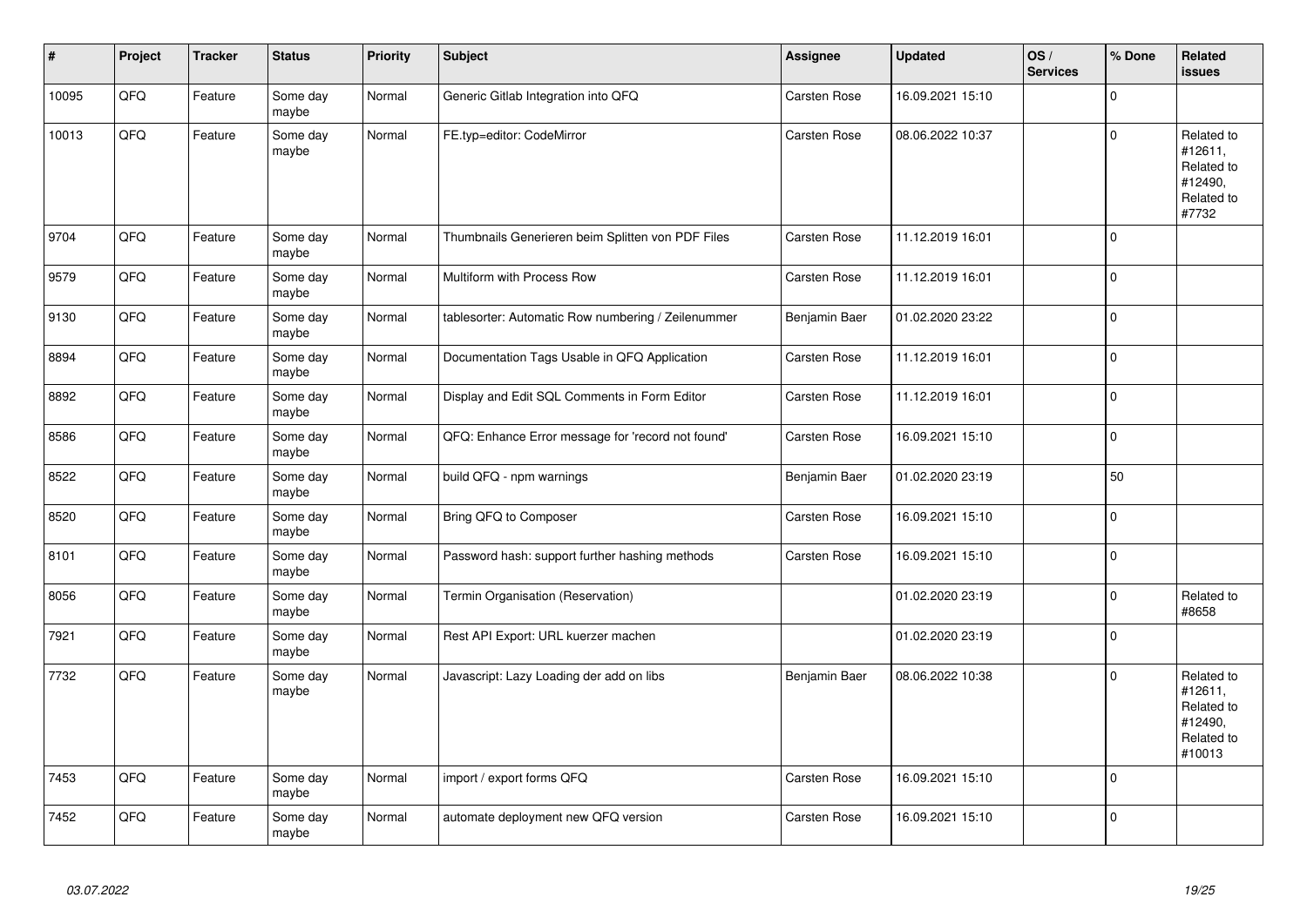| #    | Project | <b>Tracker</b> | <b>Status</b>     | <b>Priority</b> | <b>Subject</b>                                                                                 | Assignee      | <b>Updated</b>   | OS/<br><b>Services</b> | % Done      | Related<br>issues   |
|------|---------|----------------|-------------------|-----------------|------------------------------------------------------------------------------------------------|---------------|------------------|------------------------|-------------|---------------------|
| 7336 | QFQ     | Feature        | Some day<br>maybe | Normal          | PDF Upload: disallow PDFs with specific Meta information                                       | Carsten Rose  | 11.12.2019 16:01 |                        | $\mathbf 0$ |                     |
| 7278 | QFQ     | Feature        | Some day<br>maybe | Normal          | Form: Wert vordefinieren der immer gesetzt wird                                                |               | 02.05.2021 09:27 |                        | $\Omega$    |                     |
| 7229 | QFQ     | Feature        | Some day<br>maybe | Normal          | New FormElement.type: Button                                                                   |               | 01.02.2021 12:32 |                        | $\mathbf 0$ |                     |
| 7108 | QFQ     | Feature        | Some day<br>maybe | Normal          | QFQ Wrap Elements                                                                              |               | 11.12.2019 16:01 |                        | $\mathbf 0$ |                     |
| 7107 | QFQ     | Feature        | Some day<br>maybe | Normal          | Showcase Registration Tool: Anmeldung / Administration :<br>Liste Anmeldungen / Emaileinaldung | Carsten Rose  | 11.12.2019 16:01 |                        | $\mathbf 0$ |                     |
| 7106 | QFQ     | Feature        | Some day<br>maybe | Normal          | Beispiel Nummerierung von Rows in Report                                                       |               | 11.12.2019 16:01 |                        | $\mathbf 0$ |                     |
| 7105 | QFQ     | Feature        | Some day<br>maybe | Normal          | Beispiel wie man in einer zweiten Tabelle speichert.                                           |               | 11.12.2019 16:01 |                        | $\Omega$    |                     |
| 7104 | QFQ     | Feature        | Some day<br>maybe | Normal          | Manual: hint about escaping if '\r' appears in mail body                                       |               | 11.12.2019 16:01 |                        | $\Omega$    |                     |
| 7100 | QFQ     | Feature        | Some day<br>maybe | Normal          | Download: log access, max downloads, time limit                                                |               | 01.02.2020 23:19 |                        | $\Omega$    |                     |
| 6992 | QFQ     | Feature        | Some day<br>maybe | Normal          | DB exception: Syntax Highlight                                                                 |               | 11.12.2019 16:01 |                        | $\mathbf 0$ | Related to<br>#5450 |
| 6972 | QFQ     | Feature        | Some day<br>maybe | Normal          | Fabric Clipboard / cross browser tab                                                           | Benjamin Baer | 01.02.2020 23:21 |                        | $\mathbf 0$ |                     |
| 6970 | QFQ     | Feature        | Some day<br>maybe | Normal          | tablesorter: default fuer 'sortReset' aendern von 'Ctrl' zu 'Alt'                              | Benjamin Baer | 01.02.2020 23:21 |                        | $\Omega$    |                     |
| 6715 | QFQ     | Feature        | Some day<br>maybe | Normal          | Code-Refactoring: dbArray vereinheitlichen                                                     | Carsten Rose  | 11.12.2019 16:02 |                        | $\mathbf 0$ |                     |
| 6704 | QFQ     | Feature        | Some day<br>maybe | Normal          | Upload Mode: Bilder in Notizen rechts sollen aktuellen<br>Upload repräsentieren.               |               | 01.02.2020 23:19 |                        | $\mathbf 0$ | Related to<br>#3264 |
| 6515 | QFQ     | Feature        | Some day<br>maybe | Normal          | Formular: Felder dynamisch ein/ausblenden                                                      |               | 11.12.2019 16:02 |                        | $\mathbf 0$ |                     |
| 6299 | QFQ     | Feature        | Some day<br>maybe | Normal          | Attack detection: log table with invalid SIP access                                            |               | 11.12.2019 16:02 |                        | $\mathbf 0$ | Related to<br>#3947 |
| 6288 | QFQ     | Feature        | Some day<br>maybe | Normal          | Best Practice: Erklaeren wie man ein Formular ganz in<br>'weiss' erstellen kann                |               | 11.12.2019 16:02 |                        | $\Omega$    |                     |
| 6084 | QFQ     | Feature        | Some day<br>maybe | Normal          | New escape type: 'D' - convert date                                                            |               | 01.02.2020 23:19 |                        | $\mathbf 0$ |                     |
| 6083 | QFQ     | Feature        | Some day<br>maybe | Normal          | Dynamic Update: Value Check via SQL                                                            |               | 11.12.2019 16:02 |                        | $\Omega$    |                     |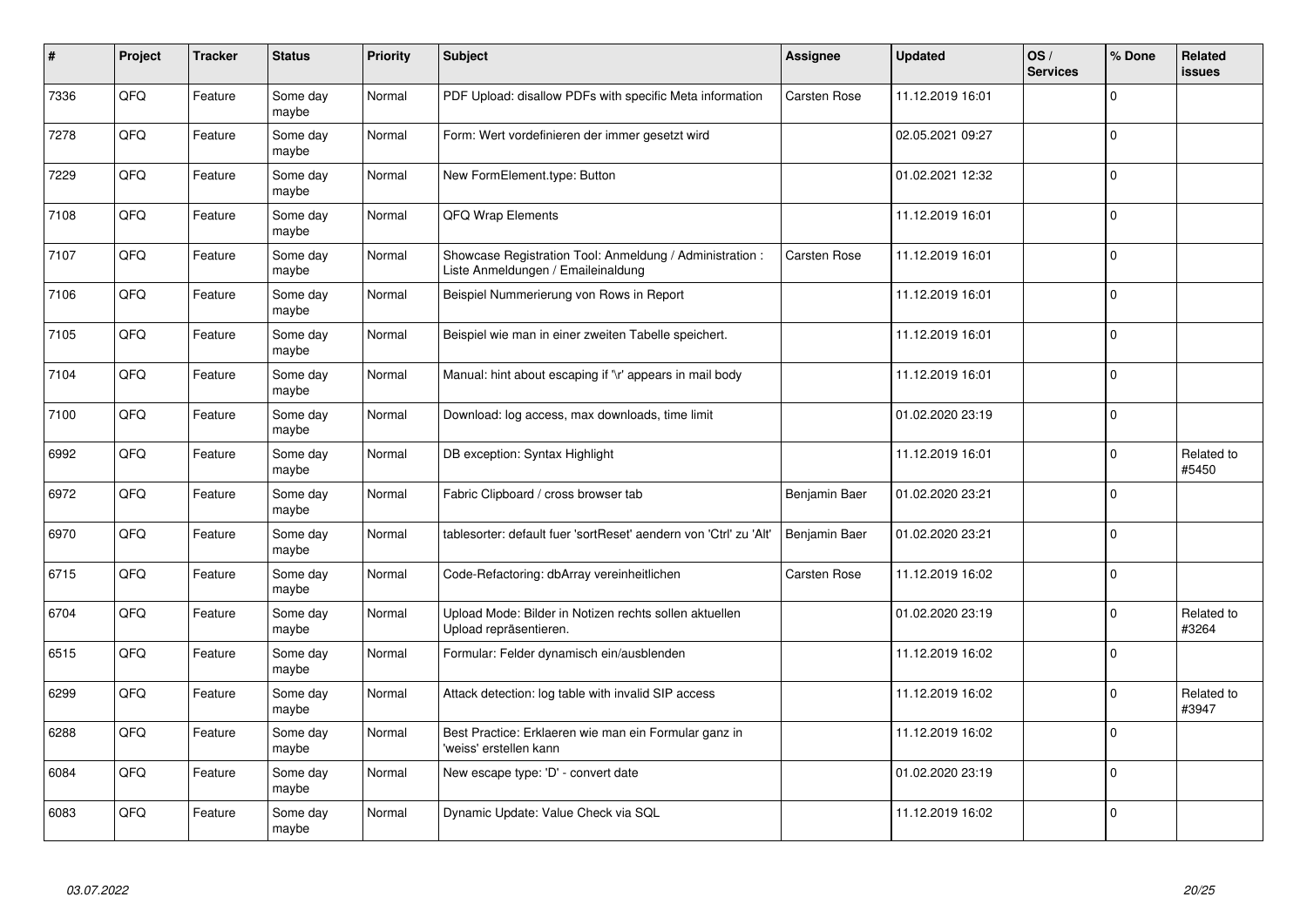| #    | Project | <b>Tracker</b> | <b>Status</b>     | <b>Priority</b> | <b>Subject</b>                                                                    | <b>Assignee</b>     | <b>Updated</b>   | OS/<br><b>Services</b> | % Done         | Related<br><b>issues</b>                    |
|------|---------|----------------|-------------------|-----------------|-----------------------------------------------------------------------------------|---------------------|------------------|------------------------|----------------|---------------------------------------------|
| 5983 | QFQ     | Feature        | Some day<br>maybe | Normal          | Form Submit (save & update): normalize date/-time FE                              | Carsten Rose        | 01.02.2020 23:19 |                        | $\Omega$       |                                             |
| 5923 | QFQ     | Feature        | Some day<br>maybe | Normal          | fillStoreSystemBySqlLate                                                          |                     | 01.02.2020 23:19 |                        | $\mathbf 0$    |                                             |
| 5895 | QFQ     | Feature        | Some day<br>maybe | Normal          | Tutorial: List of all QFQ Features                                                |                     | 01.02.2020 23:19 |                        | $\mathbf 0$    |                                             |
| 5893 | QFQ     | Feature        | Some day<br>maybe | Normal          | Edit on double-click                                                              |                     | 01.02.2020 23:19 |                        | $\mathbf 0$    | Related to<br>#5894                         |
| 5892 | QFQ     | Feature        | Some day<br>maybe | Normal          | QFQ should use T3 API to manipulate FE GROUP<br>membership                        |                     | 01.02.2020 23:20 |                        | $\mathbf 0$    |                                             |
| 5852 | QFQ     | Feature        | Some day<br>maybe | Normal          | Logging: mail.log / sql.log - im FE anzeigen und via AJAX<br>aktualisieren        | Carsten Rose        | 01.02.2020 23:19 |                        | $\mathbf 0$    | Related to<br>#5885                         |
| 5851 | QFQ     | Feature        | Some day<br>maybe | Normal          | Queue System implementieren: MQTT, RabbitMQ                                       |                     | 01.02.2020 23:20 |                        | $\mathbf 0$    | Related to<br>#5715                         |
| 5850 | QFQ     | Feature        | Some day<br>maybe | Normal          | Deployment: In QFQ Doc best practice fuer zeitgemaesses<br>Deployment beschreiben |                     | 01.02.2020 23:20 |                        | $\mathbf 0$    |                                             |
| 5805 | QFQ     | Feature        | Some day<br>maybe | Normal          | TypeAHead SQL value instead of key stored                                         |                     | 01.02.2020 23:19 |                        | $\mathbf 0$    | Related to<br>#5444                         |
| 5783 | QFQ     | Feature        | Some day<br>maybe | Normal          | <b>BPMN View/Edit</b>                                                             |                     | 11.12.2019 16:02 |                        | $\mathbf 0$    |                                             |
| 5665 | QFQ     | Feature        | Some day<br>maybe | Normal          | Versuch das '{{!' nicht mehr noetig ist.                                          | Carsten Rose        | 01.02.2020 23:20 |                        | $\mathbf 0$    | Related to<br>#7432,<br>Related to<br>#7434 |
| 5579 | QFQ     | Feature        | Some day<br>maybe | Normal          | Enhance Doc / Presentation: variable type 'link column type'                      | <b>Carsten Rose</b> | 01.02.2020 23:19 |                        | $\mathbf 0$    |                                             |
| 5548 | QFQ     | Feature        | Some day<br>maybe | Normal          | 801 Textfiles/Scriptfiles als Thumbnail                                           | Carsten Rose        | 07.03.2022 16:26 |                        | $\mathbf 0$    |                                             |
| 5480 | QFQ     | Feature        | Some day<br>maybe | Normal          | QFQ: Dokumentation mit Screenshots versehen                                       | Carsten Rose        | 01.02.2020 23:20 |                        | $\mathbf 0$    | Related to<br>#9879                         |
| 5455 | QFQ     | Feature        | Some day<br>maybe | Normal          | Mail Redirects grld abhaengig                                                     |                     | 01.02.2020 23:20 |                        | $\mathbf 0$    |                                             |
| 5452 | QFQ     | Feature        | Some day<br>maybe | Normal          | Thumbnails from PDF: bad quality                                                  |                     | 01.02.2020 23:20 |                        | $\mathbf 0$    |                                             |
| 5428 | QFQ     | Feature        | Some day<br>maybe | Normal          | secure thumbnail: late render on access.                                          | Carsten Rose        | 01.02.2020 23:20 |                        | $\mathbf 0$    |                                             |
| 5389 | QFQ     | Feature        | Some day<br>maybe | Normal          | QFQ Design: Multline label / note                                                 | Benjamin Baer       | 01.02.2020 23:19 |                        | $\overline{0}$ |                                             |
| 5342 | QFQ     | Feature        | Some day<br>maybe | Normal          | link - with HTML Attributes                                                       |                     | 01.02.2020 23:20 |                        | $\overline{0}$ | Related to<br>#14077                        |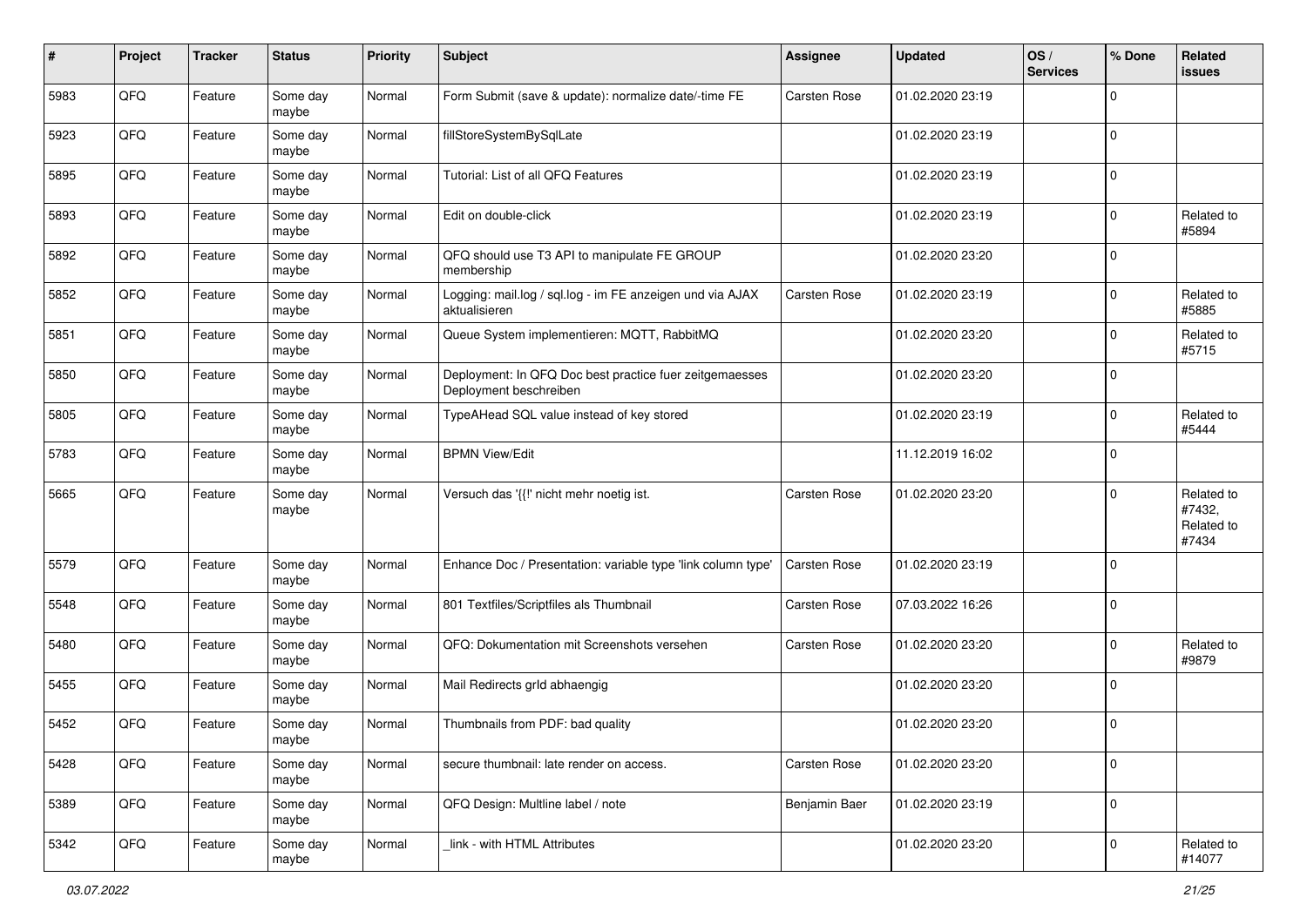| $\pmb{\sharp}$ | <b>Project</b> | <b>Tracker</b> | <b>Status</b>     | <b>Priority</b> | <b>Subject</b>                                                                                                                                                | <b>Assignee</b>     | <b>Updated</b>   | OS/<br><b>Services</b> | % Done      | Related<br><b>issues</b> |
|----------------|----------------|----------------|-------------------|-----------------|---------------------------------------------------------------------------------------------------------------------------------------------------------------|---------------------|------------------|------------------------|-------------|--------------------------|
| 5160           | QFQ            | Feature        | Some day<br>maybe | Normal          | QFQ collaborative / together.js, ShareJS, y-js, collaborative,                                                                                                |                     | 11.12.2019 16:02 |                        | $\Omega$    |                          |
| 5132           | QFQ            | Feature        | Some day<br>maybe | Normal          | Error Message sendmail missing attachment: more details                                                                                                       | Carsten Rose        | 01.02.2020 23:19 |                        | $\mathbf 0$ |                          |
| 5129           | QFQ            | Feature        | Some day<br>maybe | Normal          | Reports: SQL fuer x Achse und y Achse                                                                                                                         |                     | 11.12.2019 16:02 |                        | $\Omega$    |                          |
| 5024           | QFQ            | Feature        | Some day<br>maybe | Normal          | Fabric: Generate PDF with edits                                                                                                                               | Benjamin Baer       | 01.02.2020 23:20 |                        | $\Omega$    | Related to<br>#10704     |
| 4974           | QFQ            | Feature        | Some day<br>maybe | Normal          | Long polling - inform all listening clients of changes                                                                                                        |                     | 11.12.2019 16:02 |                        | $\mathbf 0$ |                          |
| 4956           | QFQ            | Feature        | Some day<br>maybe | Normal          | Sendmail: Benutzerdefinierte Headers                                                                                                                          | Carsten Rose        | 11.12.2019 16:02 |                        | $\mathbf 0$ |                          |
| 4872           | QFQ            | Feature        | Some day<br>maybe | Normal          | Fields of Typo3 page available in STORE_TYPO3                                                                                                                 | <b>Carsten Rose</b> | 01.02.2020 23:19 |                        | $\Omega$    |                          |
| 4869           | QFQ            | Feature        | Some day<br>maybe | Normal          | Dynamic Update (show, hide, readonly?, required?) for<br><b>Template Group Elements</b>                                                                       | Carsten Rose        | 01.02.2020 23:19 |                        | $\mathbf 0$ | Related to<br>#4865      |
| 4839           | QFQ            | Feature        | Some day<br>maybe | Normal          | qfq-handle in <head> Abschnitt</head>                                                                                                                         | Carsten Rose        | 11.12.2019 16:02 |                        | $\Omega$    |                          |
| 4816           | QFQ            | Feature        | Some day<br>maybe | Normal          | Templates for QFQ Reports (Tables, Radios, )                                                                                                                  |                     | 01.02.2020 23:20 |                        | $\Omega$    |                          |
| 4757           | QFQ            | Feature        | Some day<br>maybe | Normal          | Test subrecord: download links ok? Links ok?                                                                                                                  | Carsten Rose        | 01.02.2020 23:20 |                        | $\mathbf 0$ |                          |
| 4719           | QFQ            | Feature        | Some day<br>maybe | Normal          | Custom Message in Client in case of 'Browser tab close,<br>modification will be lost'                                                                         |                     | 01.02.2020 23:20 |                        | $\Omega$    |                          |
| 4652           | QFQ            | Feature        | Some day<br>maybe | Normal          | UZH CD: Weiterleitung auf benutzerdefinierte 403/404 Seite                                                                                                    | <b>Carsten Rose</b> | 01.02.2020 23:20 |                        | $\Omega$    |                          |
| 4650           | QFQ            | Feature        | Some day<br>maybe | Normal          | Convert html to doc/rtf                                                                                                                                       | Carsten Rose        | 01.02.2020 23:20 |                        | $\Omega$    | Related to<br>#10704     |
| 4640           | QFQ            | Feature        | Some day<br>maybe | Normal          | <b>Rename System Forms</b>                                                                                                                                    |                     | 01.02.2020 23:20 |                        | $\Omega$    |                          |
| 4627           | QFQ            | Feature        | Some day<br>maybe | Normal          | dbupdate: all tables - check 'create', 'modified' if it is possible<br>to change to default 'CURRENT_TIMESTAMP' and modified<br>'ON UPDATE CURRENT TIMESTAMP' |                     | 01.02.2020 23:20 |                        | $\mathbf 0$ |                          |
| 4626           | QFQ            | Feature        | Some dav<br>maybe | Normal          | Mobile View: 'classBody=qfq-form-right' makes no sense                                                                                                        |                     | 01.02.2020 23:20 |                        | $\Omega$    |                          |
| 4606           | QFQ            | Feature        | Some day<br>maybe | Normal          | link: qualifier to render bootstrap button                                                                                                                    | Carsten Rose        | 01.02.2020 23:19 |                        | $\mathbf 0$ |                          |
| 4551           | QFQ            | Feature        | Some day<br>maybe | Normal          | Set 'pills' via dynamicUpdate to show/hide/disabled                                                                                                           |                     | 01.02.2020 23:20 |                        | $\Omega$    | Related to<br>#3752      |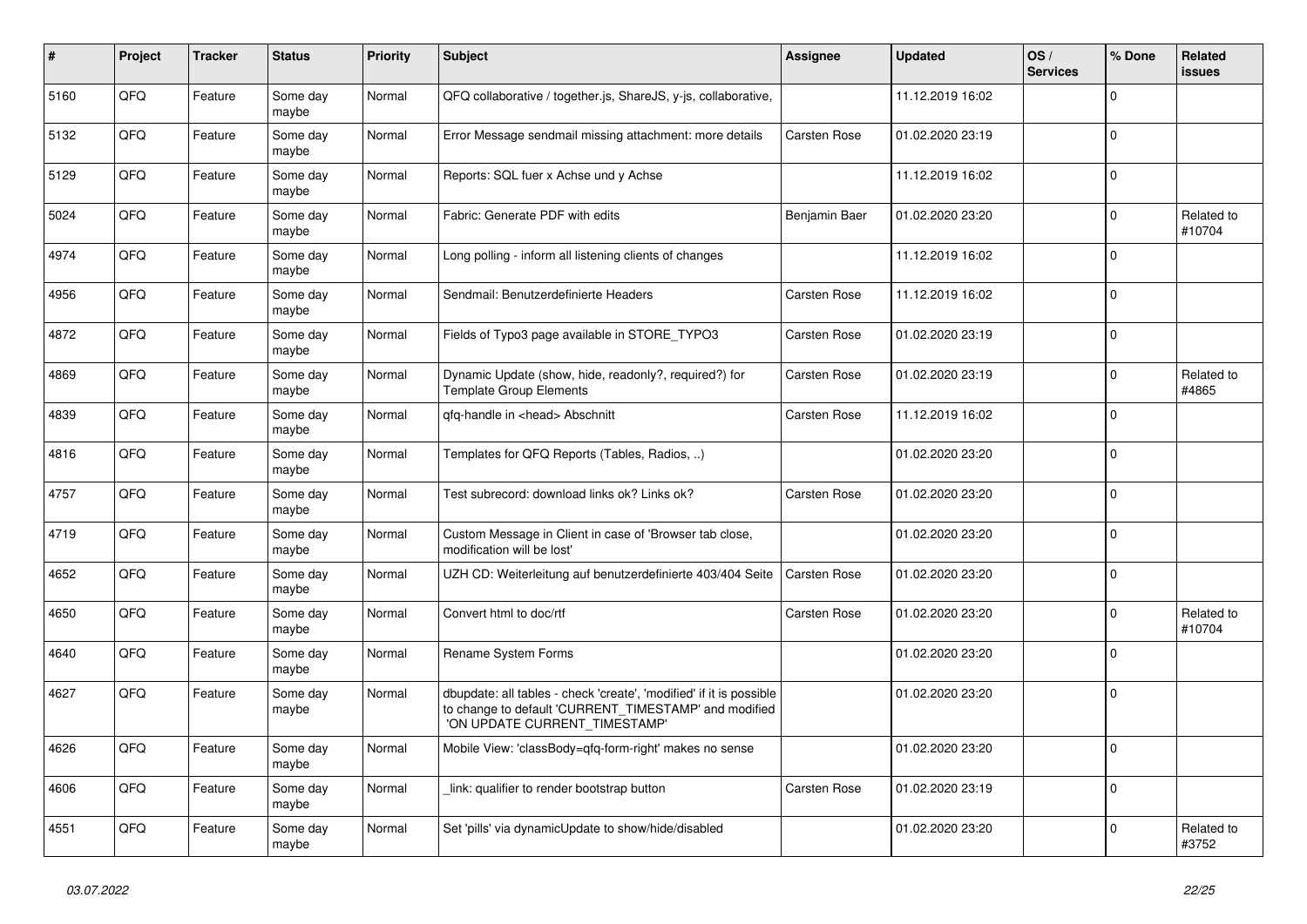| $\#$ | Project | <b>Tracker</b> | <b>Status</b>     | <b>Priority</b> | Subject                                                                                                                 | <b>Assignee</b> | <b>Updated</b>   | OS/<br><b>Services</b> | % Done      | <b>Related</b><br><b>issues</b>             |
|------|---------|----------------|-------------------|-----------------|-------------------------------------------------------------------------------------------------------------------------|-----------------|------------------|------------------------|-------------|---------------------------------------------|
| 4536 | QFQ     | Feature        | Some day<br>maybe | Normal          | FE upload: problem with delete if mutliple uploads an<br>FE.name="                                                      |                 | 01.02.2020 23:20 |                        | $\mathbf 0$ |                                             |
| 4446 | QFQ     | Feature        | Some day<br>maybe | Normal          | New FE get same feldContainerId as last modifed FE                                                                      |                 | 01.02.2020 23:20 |                        | $\mathbf 0$ |                                             |
| 4445 | QFQ     | Feature        | Some day<br>maybe | Normal          | template group: Option to simulate fieldset                                                                             |                 | 28.06.2021 14:11 |                        | $\mathbf 0$ |                                             |
| 4444 | QFQ     | Feature        | Some day<br>maybe | Normal          | FE.type=upload: detect mime type                                                                                        |                 | 11.12.2019 16:02 |                        | 0           | Related to<br>#4303                         |
| 4443 | QFQ     | Feature        | Some day<br>maybe | Normal          | Form: multiple secondary tables                                                                                         |                 | 01.02.2020 23:20 |                        | $\mathbf 0$ |                                             |
| 4442 | QFQ     | Feature        | Some day<br>maybe | Normal          | Special Column Name: _link - new symbol G (Glyph) to<br>choose any available symbol                                     |                 | 11.12.2019 16:02 |                        | $\mathbf 0$ |                                             |
| 4440 | QFQ     | Feature        | Some day<br>maybe | Normal          | Manual.rst: explain how to. expand PHP Session to 4h                                                                    |                 | 11.12.2019 16:02 |                        | $\mathbf 0$ |                                             |
| 4439 | QFQ     | Feature        | Some day<br>maybe | Normal          | Log: report all actions fired by an FE Element, incl. the<br>original directive (slaveld, sqllnsert, )                  |                 | 01.02.2020 23:20 |                        | $\mathbf 0$ | Related to<br>#4432,<br>Related to<br>#5458 |
| 4435 | QFQ     | Feature        | Some day<br>maybe | Normal          | Report: striptags - specify allowed tags                                                                                |                 | 01.02.2020 23:20 |                        | $\Omega$    |                                             |
| 4433 | QFQ     | Feature        | Some day<br>maybe | Normal          | Log when SIP will be destroyed by QFQ for any (security)<br>reason                                                      |                 | 01.02.2020 23:20 |                        | $\mathbf 0$ | Related to<br>#4432,<br>Related to<br>#5458 |
| 4420 | QFQ     | Feature        | Some day<br>maybe | Normal          | Client: Local Storage - store the changes of a form, local in<br>the browser.                                           | Benjamin Baer   | 11.12.2019 16:02 |                        | $\mathbf 0$ |                                             |
| 4365 | QFQ     | Feature        | Some day<br>maybe | Normal          | Multi Language: new way of config                                                                                       | Carsten Rose    | 01.02.2020 23:20 |                        | $\mathbf 0$ |                                             |
| 4349 | QFQ     | Feature        | Some day<br>maybe | Normal          | link download: downloaded external URL to<br>deliver/concatenate - check mimetipe and handle it correctly               | Carsten Rose    | 11.12.2019 16:02 |                        | $\mathbf 0$ |                                             |
| 4343 | QFQ     | Feature        | Some day<br>maybe | Normal          | Link: Classifier to add 'attributes'                                                                                    | Carsten Rose    | 01.02.2020 23:20 |                        | $\mathbf 0$ | Related to<br>#14077                        |
| 4330 | QFQ     | Feature        | Some day<br>maybe | Normal          | Error Message: report missing {{ / }} in sqlUpdate, sqlInsert,<br>sqlDelete, sqlAfter, sqlBefore in FE action elements. | Carsten Rose    | 01.02.2020 23:20 |                        | $\mathbf 0$ |                                             |
| 4259 | QFQ     | Feature        | Some day<br>maybe | Normal          | Instant trigger a cron job                                                                                              | Carsten Rose    | 11.12.2019 16:03 |                        | $\mathbf 0$ |                                             |
| 4197 | QFQ     | Feature        | Some day<br>maybe | Normal          | Unit Test fuer JSON Stream von QuickFormQuery.php ><br>doForm()                                                         | Carsten Rose    | 11.12.2019 16:03 |                        | $\mathbf 0$ |                                             |
| 4027 | QFQ     | Feature        | Some day<br>maybe | Normal          | Missing: orange 'check' / 'bullet'                                                                                      |                 | 11.12.2019 16:03 |                        | $\mathbf 0$ |                                             |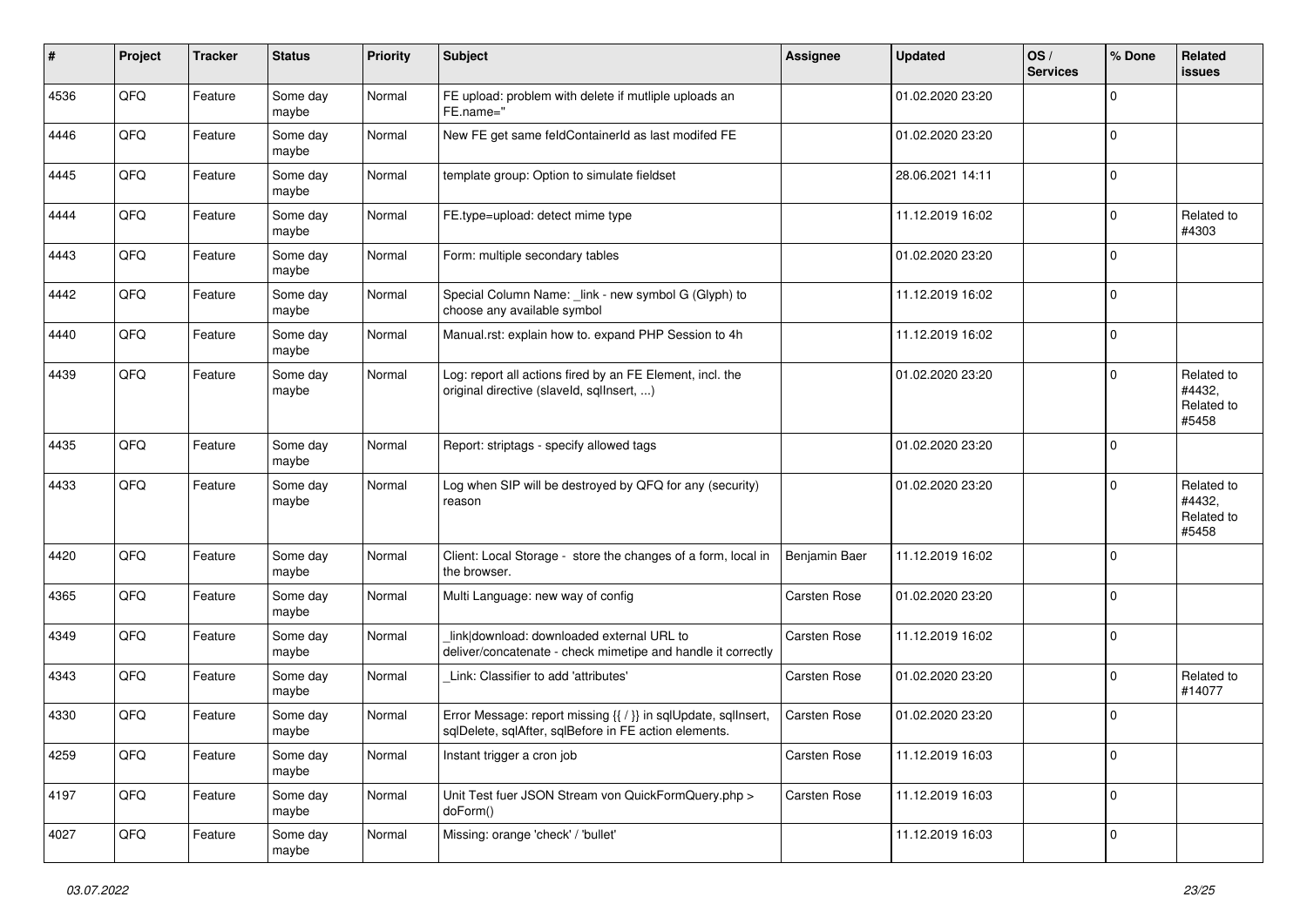| #    | Project | <b>Tracker</b> | <b>Status</b>     | <b>Priority</b> | <b>Subject</b>                                                                                                                                           | <b>Assignee</b>     | <b>Updated</b>   | OS/<br><b>Services</b> | % Done         | Related<br><b>issues</b>                    |
|------|---------|----------------|-------------------|-----------------|----------------------------------------------------------------------------------------------------------------------------------------------------------|---------------------|------------------|------------------------|----------------|---------------------------------------------|
| 4026 | QFQ     | Feature        | Some day<br>maybe | Normal          | sqlLog.sql: log number of FE.id                                                                                                                          | <b>Carsten Rose</b> | 11.12.2019 16:03 |                        | $\mathbf 0$    | Related to<br>#5458                         |
| 3991 | QFQ     | Feature        | Some day<br>maybe | Normal          | report: Columnname '_skipWrap' skips 'fbeg', 'fend'                                                                                                      | <b>Carsten Rose</b> | 11.12.2019 16:03 |                        | $\mathbf 0$    |                                             |
| 3947 | QFQ     | Feature        | Some day<br>maybe | Normal          | Attack detectect: logout current user                                                                                                                    | <b>Carsten Rose</b> | 11.12.2019 16:03 |                        | $\Omega$       | Related to<br>#5458,<br>Related to<br>#6299 |
| 3942 | QFQ     | Feature        | Some day<br>maybe | Normal          | Action Elemente: neu generierte IDs via FE weitergeben                                                                                                   | <b>Carsten Rose</b> | 11.12.2019 16:03 |                        | $\mathbf 0$    | Related to<br>#3941                         |
| 3941 | QFQ     | Feature        | Some day<br>maybe | Normal          | sqlAfter: es sollten mehrere moeglich sein                                                                                                               | Carsten Rose        | 11.12.2019 16:03 |                        | $\mathbf 0$    | Related to<br>#3942                         |
| 3905 | QFQ     | Feature        | Some day<br>maybe | Normal          | Documentation: Best Practice anhand eines Online<br>Bewerbungstools                                                                                      | Carsten Rose        | 11.12.2019 16:03 |                        | $\mathbf 0$    |                                             |
| 3900 | QFQ     | Feature        | Some day<br>maybe | Normal          | Extend documentation of 'Copy / Paste'                                                                                                                   | Carsten Rose        | 11.12.2019 16:03 |                        | $\mathbf 0$    | Related to<br>#3899                         |
| 3880 | QFQ     | Feature        | Some day<br>maybe | Normal          | Form 'Form': anlegen einer Tabelle                                                                                                                       |                     | 14.01.2021 10:12 |                        | $\mathbf 0$    |                                             |
| 3879 | QFQ     | Feature        | Some day<br>maybe | Normal          | Form 'FormElement': Beim Feld 'name' rechts in der Notiz<br>einen Link einblenden - a) aktuelle Definition anzeigen, b)<br>Spalte in der Tabelle anlegen |                     | 11.12.2019 16:03 |                        | $\Omega$       |                                             |
| 3878 | QFQ     | Feature        | Some day<br>maybe | Normal          | Form 'FormElement': Spalte 'name' typeAhead mit<br>Spaltennamen der Primarytable.                                                                        |                     | 11.12.2019 16:03 |                        | $\Omega$       |                                             |
| 3877 | QFQ     | Feature        | Some day<br>maybe | Normal          | FormEditor: die Felder die aktuell nicht gebraucht werden<br>nur auf readonly/disabled setzen (nicht ausblenden > das<br>irritiert.                      | <b>Carsten Rose</b> | 11.12.2019 16:03 |                        | $\mathbf 0$    |                                             |
| 3708 | QFQ     | Feature        | Some day<br>maybe | Normal          | Form: input - 'specialchars', 'none'  gewisse tags<br>erlauben, andere verbieten                                                                         | Carsten Rose        | 11.12.2019 16:02 |                        | $\mathbf 0$    | Related to<br>#14320                        |
| 3692 | QFQ     | Feature        | Some day<br>maybe | Normal          | QFQ Webseite                                                                                                                                             | Benjamin Baer       | 11.12.2019 16:02 |                        | $\mathbf 0$    | Related to<br>#5033                         |
| 3677 | QFQ     | Feature        | Some day<br>maybe | Normal          | wkhtmltopdf: FE User access prohibited, if client IP changes<br>- \$TYPO3_CONF_VARS[FE][lockIP]                                                          | Carsten Rose        | 11.12.2019 16:02 |                        | $\mathbf 0$    |                                             |
| 3666 | QFQ     | Feature        | Some day<br>maybe | Normal          | a) Performance Messung: mysql_real_escape_string() im<br>Vergleich zu str_replace(), b) doppeltes Aufrufen von<br>mysql_real_escape_string()             | <b>Carsten Rose</b> | 11.12.2019 16:02 |                        | $\mathbf 0$    |                                             |
| 3646 | QFQ     | Feature        | Some day<br>maybe | Normal          | Moeglichkeit HTML Tags in Reports auszugeben (zu<br>enkodieren: htmlspecialchars)                                                                        |                     | 11.12.2019 16:02 |                        | $\mathbf 0$    | Related to<br>#14320                        |
| 3617 | QFQ     | Feature        | Some day<br>maybe | Normal          | Load javascripts at bottom                                                                                                                               |                     | 11.12.2019 16:02 |                        | $\mathbf 0$    |                                             |
| 3495 | QFQ     | Feature        | Some day<br>maybe | Normal          | Predifined Parameter werden nicht in '+' (add new record)<br>SIP gerendert.                                                                              |                     | 11.12.2019 16:02 |                        | $\overline{0}$ |                                             |